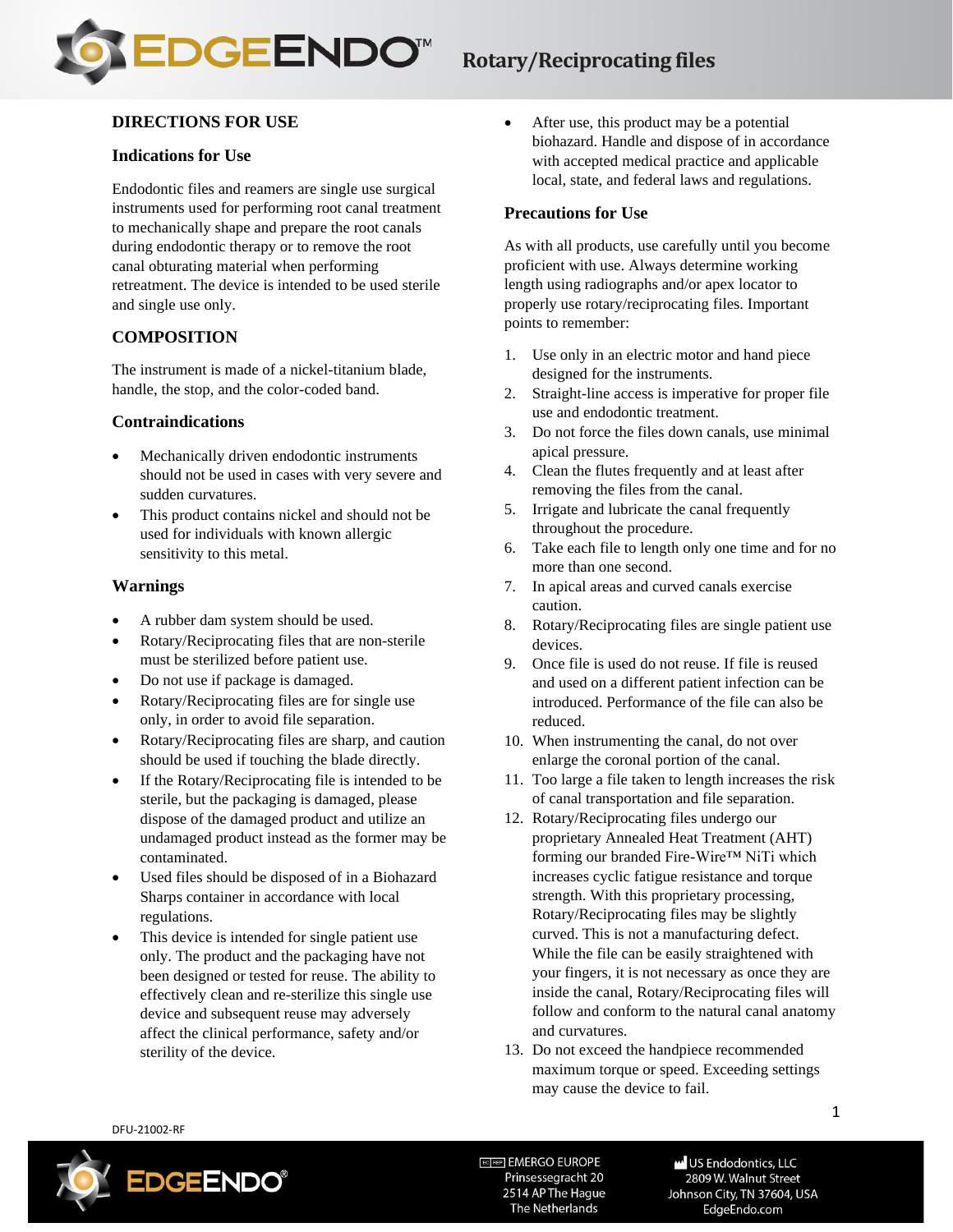

14. Do not use after the expiration date on the label.

## **Adverse Reactions**

- Device fracture/breakage
- Infection Do not use if package is damaged or open, due to risk of infection occurring.
- Complications usually associated with endodontic procedures including:
	- o Pain
	- o Instrument fracture/breakage
	- o Soft tissue damage/bleeding

## **Safe Unwinding**

As a safety feature the files are designed to unwind. They may be used until the files unwind backwards.

## **Disinfecting:**

- After each canal is fully shaped, rinse the canals for 1 minute with 17% Liquid EDTA to remove the canal Smear Layer.
- Rinse the canals for 5 minutes with 5% NaOCI to remove debris and bacteria.
- Rinse the canals for 1 minute with 17% Liquid EDTA to rinse out the 5% NaOCI.
- Rinse the canals for 5 minutes with 2% chlorohexidine or EDTA to kill bacteria.

## **Obturation of Canal Systems**

- When using thermal carrier system use size verifiers to determine the proper sized carrier.
- When using a master gutta percha cone that matches the largest file taken to length, remember sometimes you may need to drop down in cone tip size if the corresponding gutta percha to your final rotary file does not go to length.

## **Storage**

Store at room temperature of  $10^{\circ}$ C $\sim$ 37.8 $^{\circ}$ C, away from any sunlight. Recommended File Disposal Place used files in Biohazard Sharps container.

| Symbol              | Meaning (Standard, if Applicable)                                                                                                                                                                                                                       |
|---------------------|---------------------------------------------------------------------------------------------------------------------------------------------------------------------------------------------------------------------------------------------------------|
|                     | Manufacturer/Legal Manufacturer (ISO)<br>$15223-1)$                                                                                                                                                                                                     |
| <b>REF</b>          | Catalogue Number (ISO 15223-1)                                                                                                                                                                                                                          |
| <b>LOT</b>          | Batch Code (ISO 15223-1)                                                                                                                                                                                                                                |
|                     | *Used-by Date (ISO 15223-1)                                                                                                                                                                                                                             |
|                     | Do Not Re-use (ISO 15223-1)                                                                                                                                                                                                                             |
|                     | Do not use if package is damaged (ISO<br>$15223-1)$                                                                                                                                                                                                     |
|                     | Consult instructions for use (ISO 15223-1)                                                                                                                                                                                                              |
| Rx Only             | Caution: Federal law restricts this device to<br>sale by or on the order of a<br>"dentist/Physician" licensed by the law of<br>the State in which he/she practices to use or<br>order the use of the device. (FDA 21 CFR'<br>Part $801.109$ (b) $(1)$ ) |
| <b>STERILE</b><br>R | *Sterile using irradiation (ISO 15223-1)                                                                                                                                                                                                                |
|                     | Caution (ISO 15223-1)                                                                                                                                                                                                                                   |
|                     | Temperature limit (ISO 15223-1)                                                                                                                                                                                                                         |

\* = Only present on sterile supplied product



ECTREP EMERGO EUROPE Prinsessegracht 20 2514 AP The Hague The Netherlands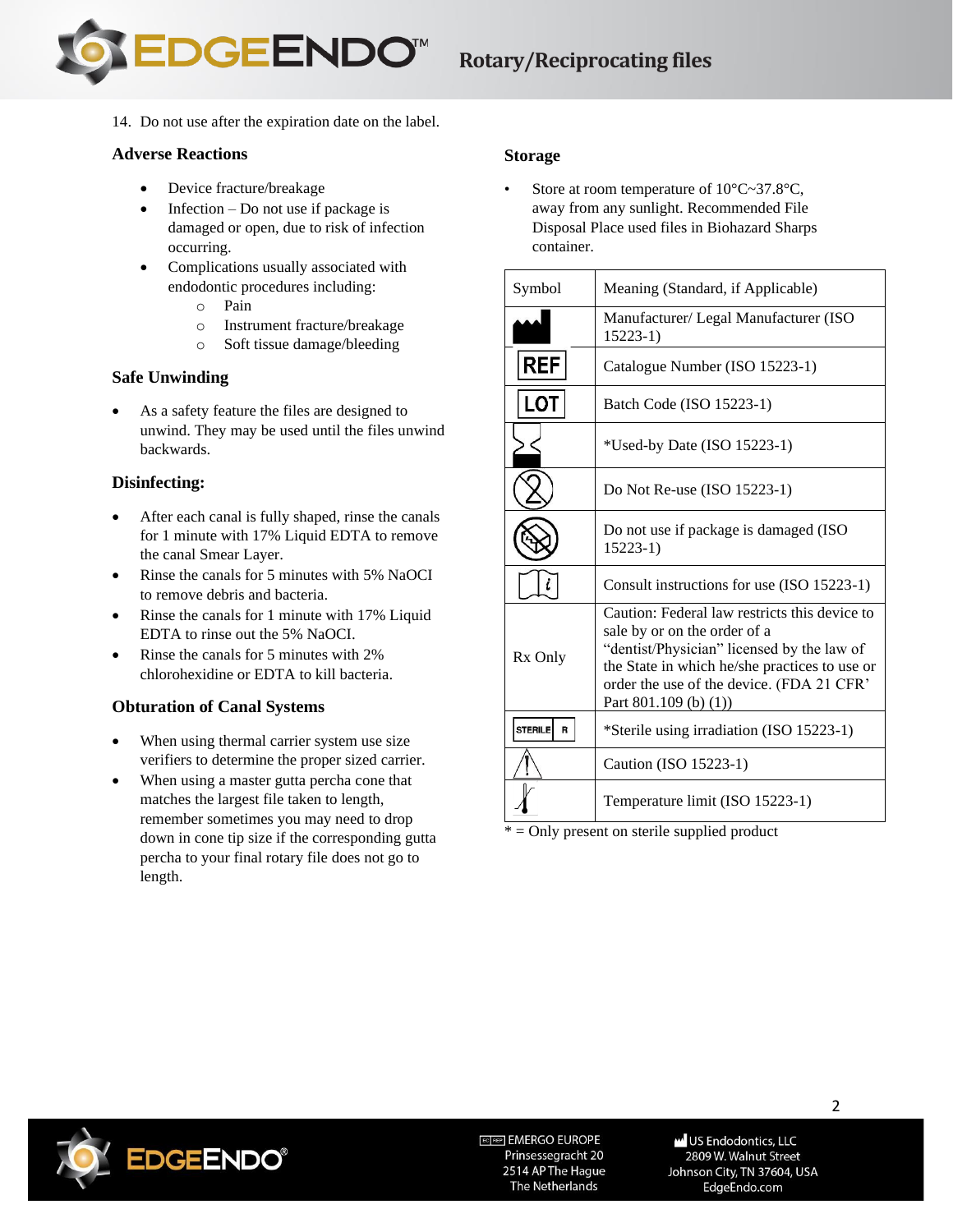

### **Sterilization**

**For files provided nonsterile only**

- Files must be sterilized before use. ANSI/ADA Specification 28 recommends
- Scrub the instruments with soap and warm water.
- Rinse thoroughly with distilled or deionized water.
- Allow to air dry
- Place the instruments, unwrapped, in an autoclave tray.
- Use fresh distilled or deionized water.
- Steam Autoclave at 136° C (plus or minus 2° C) for 20 minutes.

#### **For files provided sterile**

No sterilization steps are needed for product provided sterile.



ECTREP EMERGO EUROPE Prinsessegracht 20 2514 AP The Hague The Netherlands

**W** US Endodontics, LLC 2809 W. Walnut Street Johnson City, TN 37604, USA EdgeEndo.com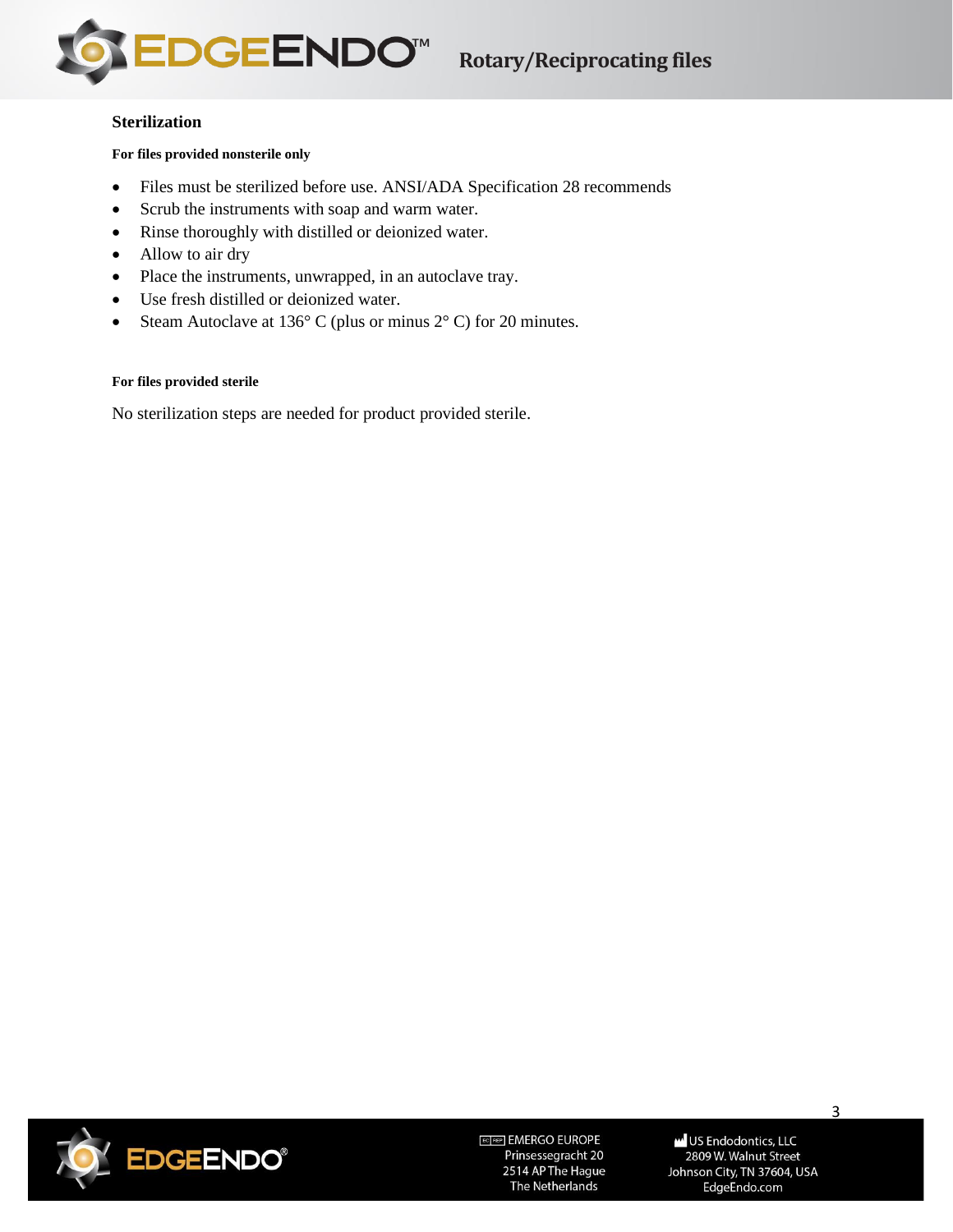

### **Products:**

[EdgeCoil](#page-4-0)

[EdgeCoil GlidePath](#page-5-0)

**[EdgeEvolve](#page-7-0)** 

[EdgeFile X1](#page-11-0)

[EdgeFile X3](#page-12-0)

[EdgeFile X5](#page-13-0)

[EdgeFile X7](#page-14-0)

[EdgeFile XR](#page-15-0)

**[EdgeFind](#page-15-1)** 

[EdgeGlidePath](#page-16-0)

**[EdgeMorphology](#page-16-1)** 

**[EdgeOneFire](#page-17-0)** 

[EdgeOneFire GlidePath](#page-18-0)

[EdgeOne Platinum](#page-20-0)

[EdgeOne Platinum GlidePath](#page-20-1)

[EdgeSequel Sapphire](#page-22-0)

[EdgeTaper Platinum](#page-23-0)

[EdgeTaper Encore Platinum](#page-24-0)

[EdgeTaper Retreat](#page-25-0)

[Edge V-Taper](#page-25-1)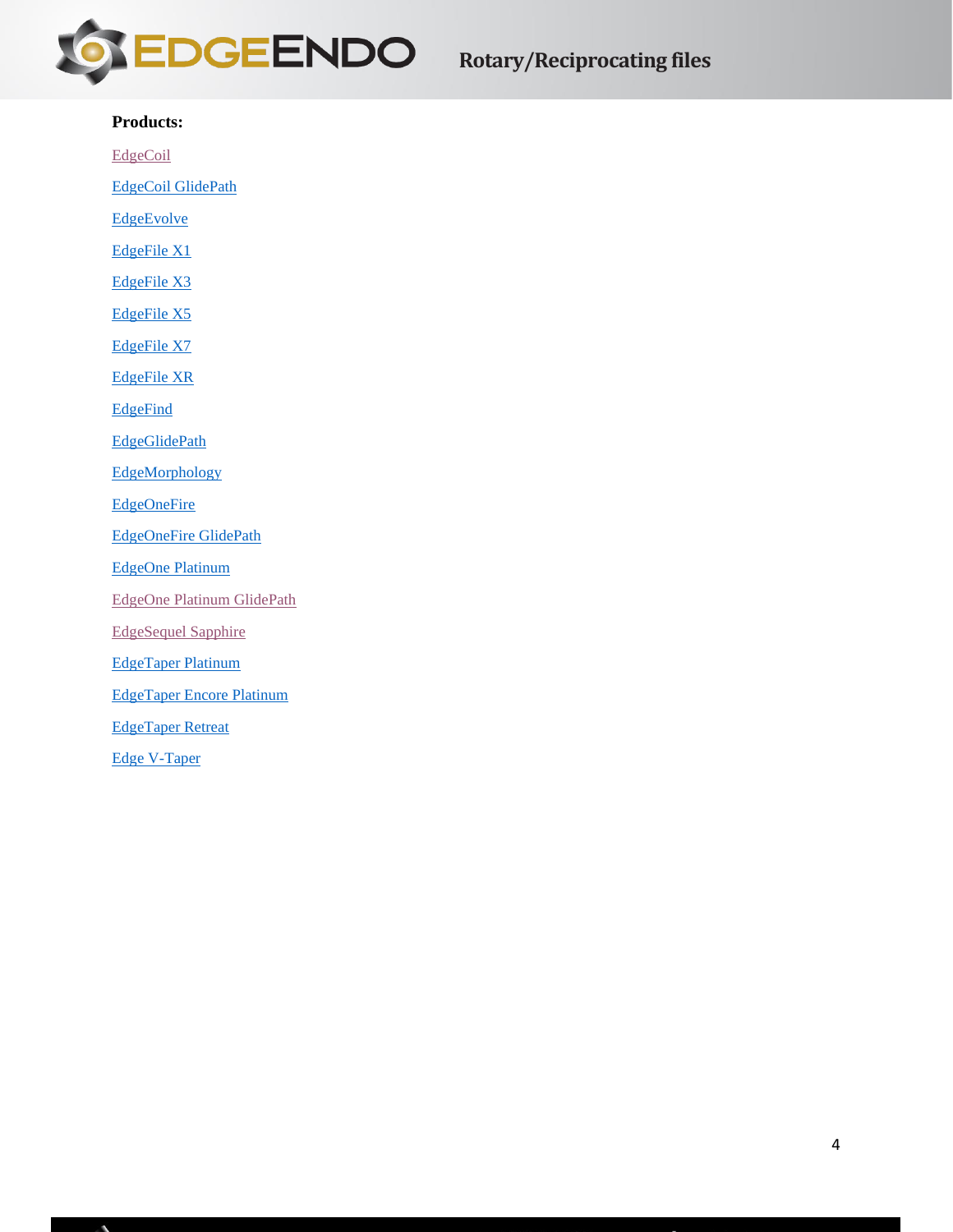

<span id="page-4-0"></span>

| <b>Product Model</b> | <b>Instructions for Use</b>                                                                                                               | <b>Hand Piece/ Hand Piece</b> |
|----------------------|-------------------------------------------------------------------------------------------------------------------------------------------|-------------------------------|
|                      |                                                                                                                                           | <b>Operation</b>              |
| <b>EdgeCoil</b>      | Shaping files from the canal.                                                                                                             | Speed: 350 RPM                |
|                      | Use a reciprocating motion with light apical pressure.<br>$\bullet$                                                                       | (Reciprocating)               |
|                      | Use a gentle inward-outward motion, with short up and down strokes, to passively advance<br>$\bullet$                                     | Torque: 4.0 - 5.2 Ncm/ 408-   |
|                      | the EdgeCoil GlidePath™ & EdgeCoil™ Shaping files.                                                                                        | 530 gcm                       |
|                      | Remove EdgeCoil GlidePath™ & EdgeCoil™ shaping file when it does not easily progress. Clean                                               |                               |
|                      | and inspect the cutting flutes, then irrigate, recapitulate with a size 010 file and re-irrigate.                                         |                               |
|                      | EdgeCoil GlidePath™ & EdgeCoil™ Shaping files may appear slightly curved. This is not a                                                   |                               |
|                      | manufacturing defect. It is not necessary to straighten the file prior to use. Once inside the                                            |                               |
|                      | canal they will follow the natural canal curvatures.                                                                                      |                               |
|                      | Before using EdgeCoil GlidePath™ file, scout the canal with hand files, to at least a #10 K-file<br>with a lubricant such as EdgeLube(r). |                               |
|                      |                                                                                                                                           |                               |
|                      | EdgeCoil™ shaping files technique:                                                                                                        |                               |
|                      | 1. Establish straight-line coronal access.                                                                                                |                               |
|                      | In the presence of EdgeLube™, use a #10 hand file to verify a glide path to length.<br>2.                                                 |                               |
|                      | 3. Expand this glide path to at least 0.15 mm using either a hand file or mechanical file, such as                                        |                               |
|                      | EdgeFind™ or EdgeCoil GlidePath™ file.                                                                                                    |                               |
|                      | 4. Initiate the shaping procedure with the EdgeCoil™ Shaping file in the presence of EdgeLube™.                                           |                               |
|                      | 5. Use gentle inward pressure and let the EdgeCoil™ file passively progress. After shaping 2-3 mm                                         |                               |
|                      | of any given canal, remove and clean the file, then irrigate, recapitulate with a #10 hand file<br>and re-irrigate.                       |                               |
|                      | Continue with the EdgeCoil™ Shaping file, in 2-3 passes, to enlarge the coronal two thirds of<br>6.<br>the canal.                         |                               |
|                      | 7. Utilize a brushing motion on the outstroke to eliminate coronal interferences or to enhance<br>shaping.                                |                               |
|                      | 8. In more restrictive canals, use a #10 hand file, in the presence of EdgeLube™, to the terminus                                         |                               |
|                      | of the canal. Gently work this file until it is completely loose at length.                                                               |                               |
|                      | 9. Establish working length, confirm patency and verify the glide path.                                                                   |                               |
|                      | 10. Expand this glide path to at least 0.15 mm using a hand or mechanical glide path file.                                                |                               |
|                      |                                                                                                                                           |                               |



US Endodontics, LLC 2809 W. Walnut Street Johnson City, TN 37604, USA EdgeEndo.com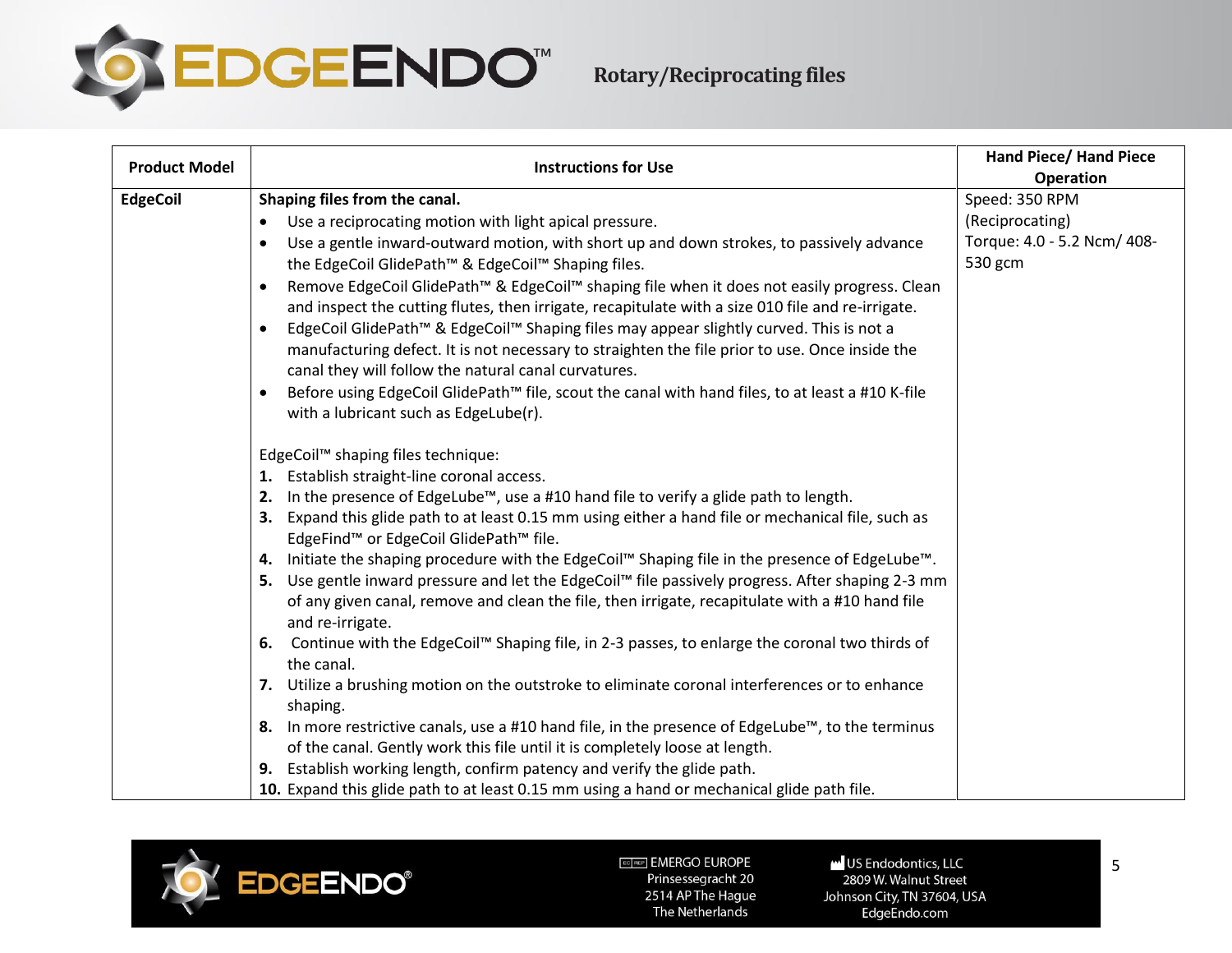

|                  | 11. Carry the EdgeCoil™ Shaping file to the full working length in one or more passes. Upon      |                                 |
|------------------|--------------------------------------------------------------------------------------------------|---------------------------------|
|                  | reaching length, remove the file, inspect the apical flutes; if they are loaded with dentinal    |                                 |
|                  | debris, then the shape is finished*.                                                             |                                 |
|                  | 12. If the EdgeCoil™ Shaping file doesn't progress then re-use the EdgeCoil GlidePath™ file and  |                                 |
|                  | take it 1.0 mm past the working length. Then take the EdgeCoil™ Shaping file to the working      |                                 |
|                  | length.                                                                                          |                                 |
|                  | 13. When the shape is confirmed, proceed with disinfection.                                      |                                 |
|                  | 14. After sterilizing canal use EdgeBioCeramic™ Sealer to fill the canal. then place the largest |                                 |
|                  | EdgeCoil™ gutta percha or EdgeCoil™ thermal carrier that goes to length.                         |                                 |
| <b>EdgeCoil</b>  | EdgeCoil GlidePath™ Size Selection: S1, S2, SX, F1, F2, F3 Files                                 | <b>Speed and Torque</b>         |
| <b>GlidePath</b> | Established canal patency by taking #10 1mm past working length.                                 | Use the same hand piece with    |
|                  | Take a #15 hand file to working length. Shape and Finish Canal.                                  | the same speed and torque       |
|                  | Fill chamber with EDTA liquid<br>$\bullet$                                                       | settings you are currently      |
|                  | Take S1 to working length. Rinse with EDTA liquid.<br>$\bullet$                                  | using with your rotary system.  |
|                  | Recapitulate #10 hand file to working length.<br>$\bullet$                                       | Or if you wish, you can use all |
|                  | Take S2 to working length. Rinse with EDTA liquid.<br>$\bullet$                                  | EdgeCoil GlidePath™             |
|                  | Recapitulate #10 hand file to working length. Take F1 to working length.<br>$\bullet$            | reciprocating files at the      |
|                  | Rinse with EDTA liquid.                                                                          | following speed and torque      |
|                  | Recapitulate #10 hand file to working length.<br>$\bullet$                                       | settings:                       |
|                  | If a larger file is needed, then use F2 or F3. Disinfect and Obturate Canals with Gutta          | Speed: 300-500 rpm              |
|                  | Percha Points.                                                                                   | Torque: 2.94 N-cm 300 g-cm      |
|                  | Fill chamber with EDTA liquid.<br>$\bullet$                                                      |                                 |
|                  | Take #10 hand file 2/3 down canal.<br>$\bullet$                                                  |                                 |
|                  | Fill chamber with EDTA liquid.<br>$\bullet$                                                      |                                 |
|                  | Take SX tip size 19 rotary file to length form glide path in Apical 1/3.<br>$\bullet$            |                                 |
|                  | Fill chamber with EDTA liquid.<br>$\bullet$                                                      |                                 |
|                  | Take #10 hand file to estimated working length.<br>$\bullet$                                     |                                 |
|                  | Establish working length with Apex Locator using hand file or X-ray.                             |                                 |
|                  | Optional Steps: S1, S2, F1, F2, F3 Files                                                         |                                 |
|                  | Established canal patency by taking #10 1mm past working length.                                 |                                 |
|                  | Take a #15 hand file to working length Shape and Finish Apical 1/3.                              |                                 |
|                  | Fill chamber with EDTA liquid.                                                                   |                                 |
|                  | Take S1 to working length. Rinse with EDTA liquid.<br>$\bullet$                                  |                                 |

<span id="page-5-0"></span>

US Endodontics, LLC -<br>2809 W. Walnut Street Johnson City, TN 37604, USA EdgeEndo.com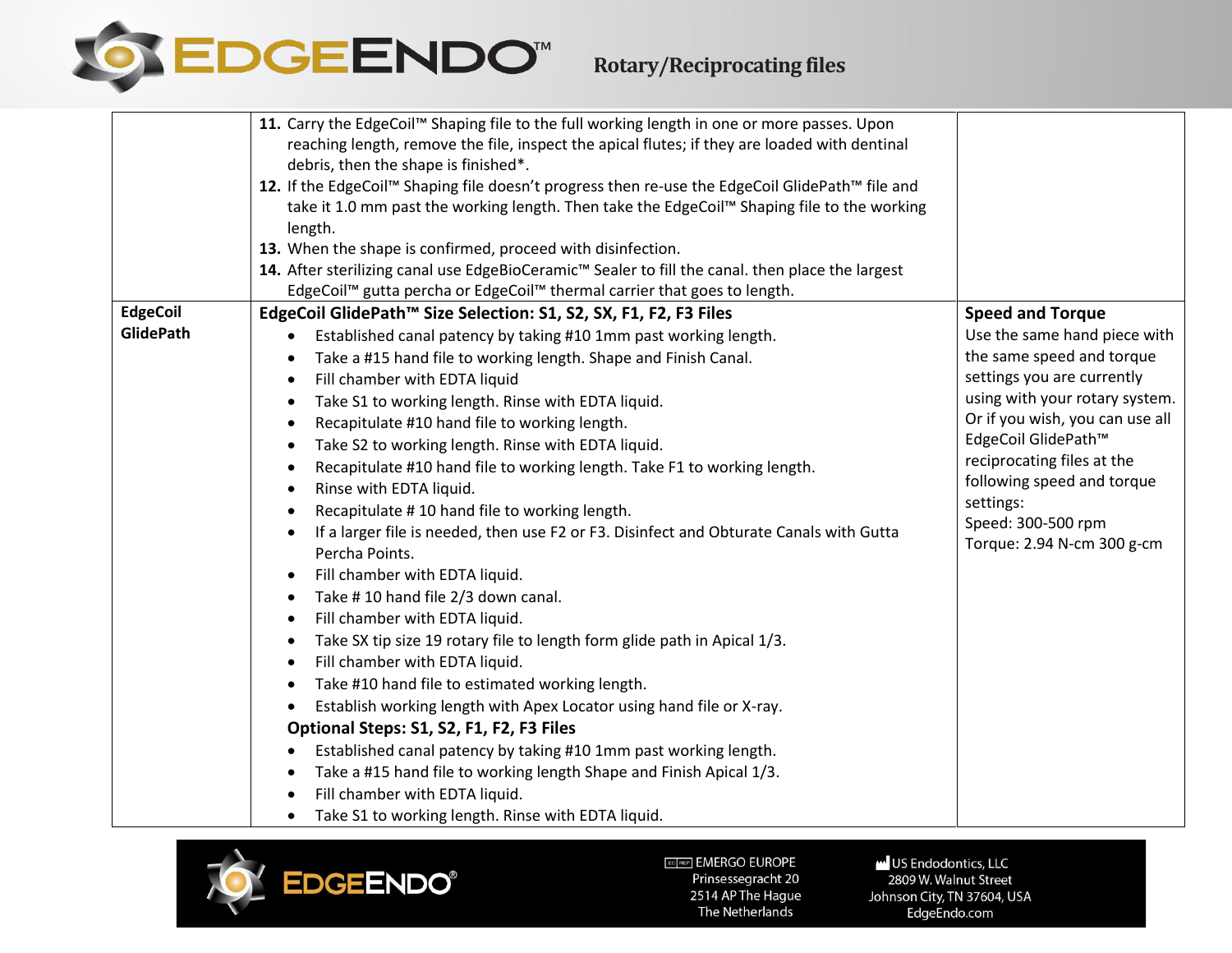

| Recapitulate #10 hand file to working length.<br>$\bullet$<br>Take S2 to working length. Rinse with EDTA liquid.<br>Recapitulate #10 hand file to working length. Take F1 to working length.<br>$\bullet$<br>Rinse with EDTA liquid. Recapitulate #10 hand file to working length.<br>If a larger file is needed, then use F2 or F3.<br>$\bullet$<br>Disinfect and obturate canals with gutta percha points.<br><b>Safe Unwinding</b><br>As a safety feature the files are designed to unwind. They may be used until the files<br>unwind backwards.<br>EdgeCoil GlidePath™ Canal Shaping and Cleaning: SX, S1 and S2 Files<br>With lubricant in the canal and with light apical pressure take the S1 17/.06 into the canal<br>and follow the glide path using an in-and-out motion while laterally brushing the dentin on<br>the outstroke to enhance the straight-line access of the canal.<br>Continue shaping with the S1 until resistance is met or 2/3 down the canal is reached.<br>Then use the S2 17/.04, in the same way until resistance is met or 2/3 down the canal is<br>reached.<br>Switch between the S1 and S2 following the glide path using the same in-and-out as<br>described for both files until 2/3 down the canal is reached.<br>Now that the coronal 2/3 of the canal is shaped, form a glide path with the size #10 and<br>#15 hand files or mechanical glide path files into the apical 1/3.<br>Establish working length with radiographs and/or an apex locator. Then confirm patency<br>by taking the #10 hand file 1mm past the working length.<br>Then, using the same motion as before, switch between the S1 17/.06 and S2 17/.04 until<br>S2 reaches the working length.<br>If a larger coronal shape is desired, use the SX 25/.12 at any time after the coronal 2/3 is<br>shaped.<br>Completing Canal Shaping and Cleaning: F1, F2, F3, F4 Files.<br>With lubricant in the canal and with light apical pressure complete canal shaping and<br>cleaning by taking the F1 20/.06 down the canal until the working length is reached.<br>Apically gauge the foramen at the working length with a #20 hand file. If the #20 hand file<br>is snug at the working length, the canal is shaped and ready to obturate.<br>If the #20 hand file is loose, take the F2 25/.06 to the working length, then gauge with a #25 hand<br>file. When necessary, the F3 30/.06 or F4 40/.06 may need to be used. |  |
|-------------------------------------------------------------------------------------------------------------------------------------------------------------------------------------------------------------------------------------------------------------------------------------------------------------------------------------------------------------------------------------------------------------------------------------------------------------------------------------------------------------------------------------------------------------------------------------------------------------------------------------------------------------------------------------------------------------------------------------------------------------------------------------------------------------------------------------------------------------------------------------------------------------------------------------------------------------------------------------------------------------------------------------------------------------------------------------------------------------------------------------------------------------------------------------------------------------------------------------------------------------------------------------------------------------------------------------------------------------------------------------------------------------------------------------------------------------------------------------------------------------------------------------------------------------------------------------------------------------------------------------------------------------------------------------------------------------------------------------------------------------------------------------------------------------------------------------------------------------------------------------------------------------------------------------------------------------------------------------------------------------------------------------------------------------------------------------------------------------------------------------------------------------------------------------------------------------------------------------------------------------------------------------------------------------------------------------------------------------------------------------------------------------------------------------|--|
|                                                                                                                                                                                                                                                                                                                                                                                                                                                                                                                                                                                                                                                                                                                                                                                                                                                                                                                                                                                                                                                                                                                                                                                                                                                                                                                                                                                                                                                                                                                                                                                                                                                                                                                                                                                                                                                                                                                                                                                                                                                                                                                                                                                                                                                                                                                                                                                                                                     |  |
|                                                                                                                                                                                                                                                                                                                                                                                                                                                                                                                                                                                                                                                                                                                                                                                                                                                                                                                                                                                                                                                                                                                                                                                                                                                                                                                                                                                                                                                                                                                                                                                                                                                                                                                                                                                                                                                                                                                                                                                                                                                                                                                                                                                                                                                                                                                                                                                                                                     |  |
|                                                                                                                                                                                                                                                                                                                                                                                                                                                                                                                                                                                                                                                                                                                                                                                                                                                                                                                                                                                                                                                                                                                                                                                                                                                                                                                                                                                                                                                                                                                                                                                                                                                                                                                                                                                                                                                                                                                                                                                                                                                                                                                                                                                                                                                                                                                                                                                                                                     |  |
|                                                                                                                                                                                                                                                                                                                                                                                                                                                                                                                                                                                                                                                                                                                                                                                                                                                                                                                                                                                                                                                                                                                                                                                                                                                                                                                                                                                                                                                                                                                                                                                                                                                                                                                                                                                                                                                                                                                                                                                                                                                                                                                                                                                                                                                                                                                                                                                                                                     |  |
|                                                                                                                                                                                                                                                                                                                                                                                                                                                                                                                                                                                                                                                                                                                                                                                                                                                                                                                                                                                                                                                                                                                                                                                                                                                                                                                                                                                                                                                                                                                                                                                                                                                                                                                                                                                                                                                                                                                                                                                                                                                                                                                                                                                                                                                                                                                                                                                                                                     |  |
|                                                                                                                                                                                                                                                                                                                                                                                                                                                                                                                                                                                                                                                                                                                                                                                                                                                                                                                                                                                                                                                                                                                                                                                                                                                                                                                                                                                                                                                                                                                                                                                                                                                                                                                                                                                                                                                                                                                                                                                                                                                                                                                                                                                                                                                                                                                                                                                                                                     |  |
|                                                                                                                                                                                                                                                                                                                                                                                                                                                                                                                                                                                                                                                                                                                                                                                                                                                                                                                                                                                                                                                                                                                                                                                                                                                                                                                                                                                                                                                                                                                                                                                                                                                                                                                                                                                                                                                                                                                                                                                                                                                                                                                                                                                                                                                                                                                                                                                                                                     |  |
|                                                                                                                                                                                                                                                                                                                                                                                                                                                                                                                                                                                                                                                                                                                                                                                                                                                                                                                                                                                                                                                                                                                                                                                                                                                                                                                                                                                                                                                                                                                                                                                                                                                                                                                                                                                                                                                                                                                                                                                                                                                                                                                                                                                                                                                                                                                                                                                                                                     |  |
|                                                                                                                                                                                                                                                                                                                                                                                                                                                                                                                                                                                                                                                                                                                                                                                                                                                                                                                                                                                                                                                                                                                                                                                                                                                                                                                                                                                                                                                                                                                                                                                                                                                                                                                                                                                                                                                                                                                                                                                                                                                                                                                                                                                                                                                                                                                                                                                                                                     |  |
|                                                                                                                                                                                                                                                                                                                                                                                                                                                                                                                                                                                                                                                                                                                                                                                                                                                                                                                                                                                                                                                                                                                                                                                                                                                                                                                                                                                                                                                                                                                                                                                                                                                                                                                                                                                                                                                                                                                                                                                                                                                                                                                                                                                                                                                                                                                                                                                                                                     |  |
|                                                                                                                                                                                                                                                                                                                                                                                                                                                                                                                                                                                                                                                                                                                                                                                                                                                                                                                                                                                                                                                                                                                                                                                                                                                                                                                                                                                                                                                                                                                                                                                                                                                                                                                                                                                                                                                                                                                                                                                                                                                                                                                                                                                                                                                                                                                                                                                                                                     |  |
|                                                                                                                                                                                                                                                                                                                                                                                                                                                                                                                                                                                                                                                                                                                                                                                                                                                                                                                                                                                                                                                                                                                                                                                                                                                                                                                                                                                                                                                                                                                                                                                                                                                                                                                                                                                                                                                                                                                                                                                                                                                                                                                                                                                                                                                                                                                                                                                                                                     |  |
|                                                                                                                                                                                                                                                                                                                                                                                                                                                                                                                                                                                                                                                                                                                                                                                                                                                                                                                                                                                                                                                                                                                                                                                                                                                                                                                                                                                                                                                                                                                                                                                                                                                                                                                                                                                                                                                                                                                                                                                                                                                                                                                                                                                                                                                                                                                                                                                                                                     |  |
|                                                                                                                                                                                                                                                                                                                                                                                                                                                                                                                                                                                                                                                                                                                                                                                                                                                                                                                                                                                                                                                                                                                                                                                                                                                                                                                                                                                                                                                                                                                                                                                                                                                                                                                                                                                                                                                                                                                                                                                                                                                                                                                                                                                                                                                                                                                                                                                                                                     |  |
|                                                                                                                                                                                                                                                                                                                                                                                                                                                                                                                                                                                                                                                                                                                                                                                                                                                                                                                                                                                                                                                                                                                                                                                                                                                                                                                                                                                                                                                                                                                                                                                                                                                                                                                                                                                                                                                                                                                                                                                                                                                                                                                                                                                                                                                                                                                                                                                                                                     |  |
|                                                                                                                                                                                                                                                                                                                                                                                                                                                                                                                                                                                                                                                                                                                                                                                                                                                                                                                                                                                                                                                                                                                                                                                                                                                                                                                                                                                                                                                                                                                                                                                                                                                                                                                                                                                                                                                                                                                                                                                                                                                                                                                                                                                                                                                                                                                                                                                                                                     |  |
|                                                                                                                                                                                                                                                                                                                                                                                                                                                                                                                                                                                                                                                                                                                                                                                                                                                                                                                                                                                                                                                                                                                                                                                                                                                                                                                                                                                                                                                                                                                                                                                                                                                                                                                                                                                                                                                                                                                                                                                                                                                                                                                                                                                                                                                                                                                                                                                                                                     |  |
|                                                                                                                                                                                                                                                                                                                                                                                                                                                                                                                                                                                                                                                                                                                                                                                                                                                                                                                                                                                                                                                                                                                                                                                                                                                                                                                                                                                                                                                                                                                                                                                                                                                                                                                                                                                                                                                                                                                                                                                                                                                                                                                                                                                                                                                                                                                                                                                                                                     |  |
|                                                                                                                                                                                                                                                                                                                                                                                                                                                                                                                                                                                                                                                                                                                                                                                                                                                                                                                                                                                                                                                                                                                                                                                                                                                                                                                                                                                                                                                                                                                                                                                                                                                                                                                                                                                                                                                                                                                                                                                                                                                                                                                                                                                                                                                                                                                                                                                                                                     |  |
|                                                                                                                                                                                                                                                                                                                                                                                                                                                                                                                                                                                                                                                                                                                                                                                                                                                                                                                                                                                                                                                                                                                                                                                                                                                                                                                                                                                                                                                                                                                                                                                                                                                                                                                                                                                                                                                                                                                                                                                                                                                                                                                                                                                                                                                                                                                                                                                                                                     |  |
|                                                                                                                                                                                                                                                                                                                                                                                                                                                                                                                                                                                                                                                                                                                                                                                                                                                                                                                                                                                                                                                                                                                                                                                                                                                                                                                                                                                                                                                                                                                                                                                                                                                                                                                                                                                                                                                                                                                                                                                                                                                                                                                                                                                                                                                                                                                                                                                                                                     |  |
|                                                                                                                                                                                                                                                                                                                                                                                                                                                                                                                                                                                                                                                                                                                                                                                                                                                                                                                                                                                                                                                                                                                                                                                                                                                                                                                                                                                                                                                                                                                                                                                                                                                                                                                                                                                                                                                                                                                                                                                                                                                                                                                                                                                                                                                                                                                                                                                                                                     |  |
|                                                                                                                                                                                                                                                                                                                                                                                                                                                                                                                                                                                                                                                                                                                                                                                                                                                                                                                                                                                                                                                                                                                                                                                                                                                                                                                                                                                                                                                                                                                                                                                                                                                                                                                                                                                                                                                                                                                                                                                                                                                                                                                                                                                                                                                                                                                                                                                                                                     |  |
|                                                                                                                                                                                                                                                                                                                                                                                                                                                                                                                                                                                                                                                                                                                                                                                                                                                                                                                                                                                                                                                                                                                                                                                                                                                                                                                                                                                                                                                                                                                                                                                                                                                                                                                                                                                                                                                                                                                                                                                                                                                                                                                                                                                                                                                                                                                                                                                                                                     |  |
|                                                                                                                                                                                                                                                                                                                                                                                                                                                                                                                                                                                                                                                                                                                                                                                                                                                                                                                                                                                                                                                                                                                                                                                                                                                                                                                                                                                                                                                                                                                                                                                                                                                                                                                                                                                                                                                                                                                                                                                                                                                                                                                                                                                                                                                                                                                                                                                                                                     |  |
|                                                                                                                                                                                                                                                                                                                                                                                                                                                                                                                                                                                                                                                                                                                                                                                                                                                                                                                                                                                                                                                                                                                                                                                                                                                                                                                                                                                                                                                                                                                                                                                                                                                                                                                                                                                                                                                                                                                                                                                                                                                                                                                                                                                                                                                                                                                                                                                                                                     |  |
|                                                                                                                                                                                                                                                                                                                                                                                                                                                                                                                                                                                                                                                                                                                                                                                                                                                                                                                                                                                                                                                                                                                                                                                                                                                                                                                                                                                                                                                                                                                                                                                                                                                                                                                                                                                                                                                                                                                                                                                                                                                                                                                                                                                                                                                                                                                                                                                                                                     |  |



US Endodontics, LLC 2809 W. Walnut Street Johnson City, TN 37604, USA EdgeEndo.com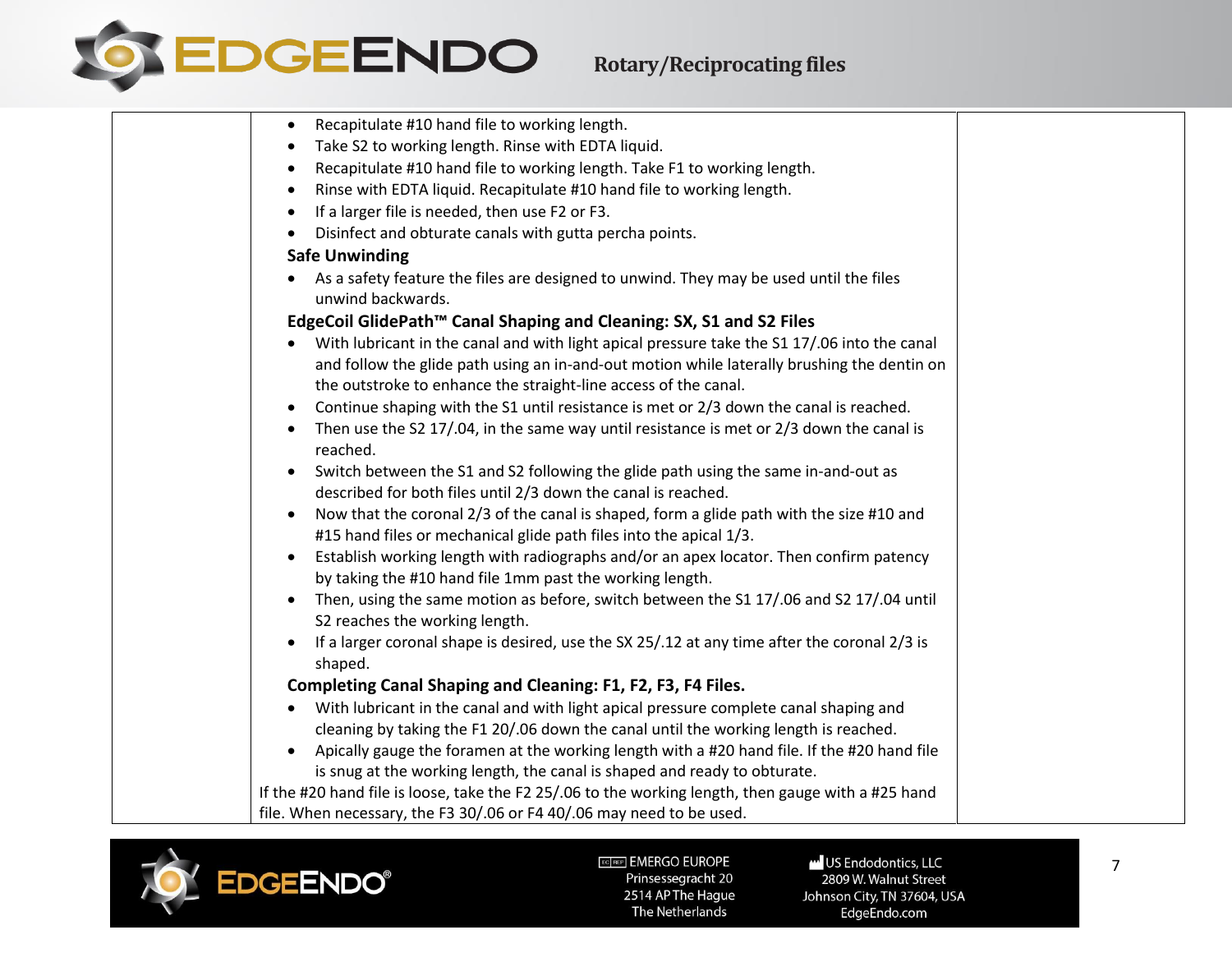

**Rotary/Reciprocating files**

<span id="page-7-0"></span>

| Speed: 300-500 rpm<br>Torque: 2.94 N-cm/300 g-cm<br>Canal Shaping entails preparing the Apical $\frac{1}{2}$ and Coronal $\frac{1}{2}$ of the canal but it also extends into the<br>Access Prep. Conserving tooth structure in the Access Prep and Coronal 1/2 has been shown to<br>prevent fractures and thus prevent premature tooth loss. Therefore, a Moderate Access Prep and<br>Coronal 1/2 is advised. To show how the EdgeEvolve™ Heat Treated is used for Moderate Shaped<br>Endodontics, let's divide the tooth into three areas: Access Prep, Coronal 1/2 and Apical 1/2 and show<br>how the EdgeEvolve™ Heat Treated NiTi rotary files work best in these areas.<br>Access Prep: With all Access Preps, but especially Moderate ones, you need a file that is very<br>flexible high up the shaft. This is the part of the file that may never go into the canal. Like in molars<br>with an average canal/root length of 12mm (Figure X), 12mm to 25mm of a 25mm file never goes<br>into the canal. But that part of the file still needs to be very flexible to go around the Access Prep<br>(Figure Y). This is even more important for a Moderate Access Prep. You need a file like<br>EdgeEvolve™ that is very flexible in the shaft to negotiate the Access Prep without stress on the file<br>when in contact with the walls of the Access Prep. This will prevent file breakage towards the<br>middle or end of the file. EdgeEvolve <sup>™</sup> is the most flexible file from 12mm up to the handle (Table<br>flexibility at 18mm) as well as down to the tip.<br>Coronal 1/2: To conserve tooth structure and prevent strip perforations and root fractures in the<br>Coronal 1/2 of the canal, the maximum flute diameter should not exceed 1.0 mm. This part of the<br>file 6-12mm from the tip also needs to be extremely flexible to negotiate the Dentinal Triangle (Fig.<br>X) and High Curved canals. High Curved canals are canals that curve in the Coronal % of the canal<br>(Fig. X). Other files that cannot flex well in the Coronal % are more likely to fracture going around<br>High Curves. This would force you to use smaller finishing files that give an insufficiently small final<br>shape and which may compromise endodontic success. The EdgeEvolve™ is the most flexible file in<br>the Coronal ½ (Show Table of flexibility at 9mm). With EdgeEvolve™ you don't have to compromise<br>and can use the larger finishing files you want.<br>Apical 1/2: | <b>EdgeEvolve</b> | <b>Canal Shaping</b>                                                                            |  |
|---------------------------------------------------------------------------------------------------------------------------------------------------------------------------------------------------------------------------------------------------------------------------------------------------------------------------------------------------------------------------------------------------------------------------------------------------------------------------------------------------------------------------------------------------------------------------------------------------------------------------------------------------------------------------------------------------------------------------------------------------------------------------------------------------------------------------------------------------------------------------------------------------------------------------------------------------------------------------------------------------------------------------------------------------------------------------------------------------------------------------------------------------------------------------------------------------------------------------------------------------------------------------------------------------------------------------------------------------------------------------------------------------------------------------------------------------------------------------------------------------------------------------------------------------------------------------------------------------------------------------------------------------------------------------------------------------------------------------------------------------------------------------------------------------------------------------------------------------------------------------------------------------------------------------------------------------------------------------------------------------------------------------------------------------------------------------------------------------------------------------------------------------------------------------------------------------------------------------------------------------------------------------------------------------------------------------------------------------------------------------------------------------------------------------------------------------------------------------------------------------------|-------------------|-------------------------------------------------------------------------------------------------|--|
|                                                                                                                                                                                                                                                                                                                                                                                                                                                                                                                                                                                                                                                                                                                                                                                                                                                                                                                                                                                                                                                                                                                                                                                                                                                                                                                                                                                                                                                                                                                                                                                                                                                                                                                                                                                                                                                                                                                                                                                                                                                                                                                                                                                                                                                                                                                                                                                                                                                                                                         |                   |                                                                                                 |  |
|                                                                                                                                                                                                                                                                                                                                                                                                                                                                                                                                                                                                                                                                                                                                                                                                                                                                                                                                                                                                                                                                                                                                                                                                                                                                                                                                                                                                                                                                                                                                                                                                                                                                                                                                                                                                                                                                                                                                                                                                                                                                                                                                                                                                                                                                                                                                                                                                                                                                                                         |                   |                                                                                                 |  |
|                                                                                                                                                                                                                                                                                                                                                                                                                                                                                                                                                                                                                                                                                                                                                                                                                                                                                                                                                                                                                                                                                                                                                                                                                                                                                                                                                                                                                                                                                                                                                                                                                                                                                                                                                                                                                                                                                                                                                                                                                                                                                                                                                                                                                                                                                                                                                                                                                                                                                                         |                   |                                                                                                 |  |
|                                                                                                                                                                                                                                                                                                                                                                                                                                                                                                                                                                                                                                                                                                                                                                                                                                                                                                                                                                                                                                                                                                                                                                                                                                                                                                                                                                                                                                                                                                                                                                                                                                                                                                                                                                                                                                                                                                                                                                                                                                                                                                                                                                                                                                                                                                                                                                                                                                                                                                         |                   |                                                                                                 |  |
|                                                                                                                                                                                                                                                                                                                                                                                                                                                                                                                                                                                                                                                                                                                                                                                                                                                                                                                                                                                                                                                                                                                                                                                                                                                                                                                                                                                                                                                                                                                                                                                                                                                                                                                                                                                                                                                                                                                                                                                                                                                                                                                                                                                                                                                                                                                                                                                                                                                                                                         |                   |                                                                                                 |  |
|                                                                                                                                                                                                                                                                                                                                                                                                                                                                                                                                                                                                                                                                                                                                                                                                                                                                                                                                                                                                                                                                                                                                                                                                                                                                                                                                                                                                                                                                                                                                                                                                                                                                                                                                                                                                                                                                                                                                                                                                                                                                                                                                                                                                                                                                                                                                                                                                                                                                                                         |                   |                                                                                                 |  |
|                                                                                                                                                                                                                                                                                                                                                                                                                                                                                                                                                                                                                                                                                                                                                                                                                                                                                                                                                                                                                                                                                                                                                                                                                                                                                                                                                                                                                                                                                                                                                                                                                                                                                                                                                                                                                                                                                                                                                                                                                                                                                                                                                                                                                                                                                                                                                                                                                                                                                                         |                   |                                                                                                 |  |
|                                                                                                                                                                                                                                                                                                                                                                                                                                                                                                                                                                                                                                                                                                                                                                                                                                                                                                                                                                                                                                                                                                                                                                                                                                                                                                                                                                                                                                                                                                                                                                                                                                                                                                                                                                                                                                                                                                                                                                                                                                                                                                                                                                                                                                                                                                                                                                                                                                                                                                         |                   |                                                                                                 |  |
|                                                                                                                                                                                                                                                                                                                                                                                                                                                                                                                                                                                                                                                                                                                                                                                                                                                                                                                                                                                                                                                                                                                                                                                                                                                                                                                                                                                                                                                                                                                                                                                                                                                                                                                                                                                                                                                                                                                                                                                                                                                                                                                                                                                                                                                                                                                                                                                                                                                                                                         |                   |                                                                                                 |  |
|                                                                                                                                                                                                                                                                                                                                                                                                                                                                                                                                                                                                                                                                                                                                                                                                                                                                                                                                                                                                                                                                                                                                                                                                                                                                                                                                                                                                                                                                                                                                                                                                                                                                                                                                                                                                                                                                                                                                                                                                                                                                                                                                                                                                                                                                                                                                                                                                                                                                                                         |                   |                                                                                                 |  |
|                                                                                                                                                                                                                                                                                                                                                                                                                                                                                                                                                                                                                                                                                                                                                                                                                                                                                                                                                                                                                                                                                                                                                                                                                                                                                                                                                                                                                                                                                                                                                                                                                                                                                                                                                                                                                                                                                                                                                                                                                                                                                                                                                                                                                                                                                                                                                                                                                                                                                                         |                   |                                                                                                 |  |
|                                                                                                                                                                                                                                                                                                                                                                                                                                                                                                                                                                                                                                                                                                                                                                                                                                                                                                                                                                                                                                                                                                                                                                                                                                                                                                                                                                                                                                                                                                                                                                                                                                                                                                                                                                                                                                                                                                                                                                                                                                                                                                                                                                                                                                                                                                                                                                                                                                                                                                         |                   |                                                                                                 |  |
|                                                                                                                                                                                                                                                                                                                                                                                                                                                                                                                                                                                                                                                                                                                                                                                                                                                                                                                                                                                                                                                                                                                                                                                                                                                                                                                                                                                                                                                                                                                                                                                                                                                                                                                                                                                                                                                                                                                                                                                                                                                                                                                                                                                                                                                                                                                                                                                                                                                                                                         |                   |                                                                                                 |  |
|                                                                                                                                                                                                                                                                                                                                                                                                                                                                                                                                                                                                                                                                                                                                                                                                                                                                                                                                                                                                                                                                                                                                                                                                                                                                                                                                                                                                                                                                                                                                                                                                                                                                                                                                                                                                                                                                                                                                                                                                                                                                                                                                                                                                                                                                                                                                                                                                                                                                                                         |                   |                                                                                                 |  |
|                                                                                                                                                                                                                                                                                                                                                                                                                                                                                                                                                                                                                                                                                                                                                                                                                                                                                                                                                                                                                                                                                                                                                                                                                                                                                                                                                                                                                                                                                                                                                                                                                                                                                                                                                                                                                                                                                                                                                                                                                                                                                                                                                                                                                                                                                                                                                                                                                                                                                                         |                   |                                                                                                 |  |
|                                                                                                                                                                                                                                                                                                                                                                                                                                                                                                                                                                                                                                                                                                                                                                                                                                                                                                                                                                                                                                                                                                                                                                                                                                                                                                                                                                                                                                                                                                                                                                                                                                                                                                                                                                                                                                                                                                                                                                                                                                                                                                                                                                                                                                                                                                                                                                                                                                                                                                         |                   |                                                                                                 |  |
|                                                                                                                                                                                                                                                                                                                                                                                                                                                                                                                                                                                                                                                                                                                                                                                                                                                                                                                                                                                                                                                                                                                                                                                                                                                                                                                                                                                                                                                                                                                                                                                                                                                                                                                                                                                                                                                                                                                                                                                                                                                                                                                                                                                                                                                                                                                                                                                                                                                                                                         |                   |                                                                                                 |  |
|                                                                                                                                                                                                                                                                                                                                                                                                                                                                                                                                                                                                                                                                                                                                                                                                                                                                                                                                                                                                                                                                                                                                                                                                                                                                                                                                                                                                                                                                                                                                                                                                                                                                                                                                                                                                                                                                                                                                                                                                                                                                                                                                                                                                                                                                                                                                                                                                                                                                                                         |                   |                                                                                                 |  |
|                                                                                                                                                                                                                                                                                                                                                                                                                                                                                                                                                                                                                                                                                                                                                                                                                                                                                                                                                                                                                                                                                                                                                                                                                                                                                                                                                                                                                                                                                                                                                                                                                                                                                                                                                                                                                                                                                                                                                                                                                                                                                                                                                                                                                                                                                                                                                                                                                                                                                                         |                   |                                                                                                 |  |
|                                                                                                                                                                                                                                                                                                                                                                                                                                                                                                                                                                                                                                                                                                                                                                                                                                                                                                                                                                                                                                                                                                                                                                                                                                                                                                                                                                                                                                                                                                                                                                                                                                                                                                                                                                                                                                                                                                                                                                                                                                                                                                                                                                                                                                                                                                                                                                                                                                                                                                         |                   |                                                                                                 |  |
|                                                                                                                                                                                                                                                                                                                                                                                                                                                                                                                                                                                                                                                                                                                                                                                                                                                                                                                                                                                                                                                                                                                                                                                                                                                                                                                                                                                                                                                                                                                                                                                                                                                                                                                                                                                                                                                                                                                                                                                                                                                                                                                                                                                                                                                                                                                                                                                                                                                                                                         |                   |                                                                                                 |  |
|                                                                                                                                                                                                                                                                                                                                                                                                                                                                                                                                                                                                                                                                                                                                                                                                                                                                                                                                                                                                                                                                                                                                                                                                                                                                                                                                                                                                                                                                                                                                                                                                                                                                                                                                                                                                                                                                                                                                                                                                                                                                                                                                                                                                                                                                                                                                                                                                                                                                                                         |                   |                                                                                                 |  |
|                                                                                                                                                                                                                                                                                                                                                                                                                                                                                                                                                                                                                                                                                                                                                                                                                                                                                                                                                                                                                                                                                                                                                                                                                                                                                                                                                                                                                                                                                                                                                                                                                                                                                                                                                                                                                                                                                                                                                                                                                                                                                                                                                                                                                                                                                                                                                                                                                                                                                                         |                   |                                                                                                 |  |
|                                                                                                                                                                                                                                                                                                                                                                                                                                                                                                                                                                                                                                                                                                                                                                                                                                                                                                                                                                                                                                                                                                                                                                                                                                                                                                                                                                                                                                                                                                                                                                                                                                                                                                                                                                                                                                                                                                                                                                                                                                                                                                                                                                                                                                                                                                                                                                                                                                                                                                         |                   |                                                                                                 |  |
|                                                                                                                                                                                                                                                                                                                                                                                                                                                                                                                                                                                                                                                                                                                                                                                                                                                                                                                                                                                                                                                                                                                                                                                                                                                                                                                                                                                                                                                                                                                                                                                                                                                                                                                                                                                                                                                                                                                                                                                                                                                                                                                                                                                                                                                                                                                                                                                                                                                                                                         |                   |                                                                                                 |  |
|                                                                                                                                                                                                                                                                                                                                                                                                                                                                                                                                                                                                                                                                                                                                                                                                                                                                                                                                                                                                                                                                                                                                                                                                                                                                                                                                                                                                                                                                                                                                                                                                                                                                                                                                                                                                                                                                                                                                                                                                                                                                                                                                                                                                                                                                                                                                                                                                                                                                                                         |                   | This is where having a deep shape is important to physically remove tissue and infected dentin, |  |
| allow irrigation to rinse out soft tissue and to disinfect the dentinal walls and to obturate                                                                                                                                                                                                                                                                                                                                                                                                                                                                                                                                                                                                                                                                                                                                                                                                                                                                                                                                                                                                                                                                                                                                                                                                                                                                                                                                                                                                                                                                                                                                                                                                                                                                                                                                                                                                                                                                                                                                                                                                                                                                                                                                                                                                                                                                                                                                                                                                           |                   |                                                                                                 |  |
| effectively. Removing the bacteria in the Apical % is crucial for endodontic success. Whichever                                                                                                                                                                                                                                                                                                                                                                                                                                                                                                                                                                                                                                                                                                                                                                                                                                                                                                                                                                                                                                                                                                                                                                                                                                                                                                                                                                                                                                                                                                                                                                                                                                                                                                                                                                                                                                                                                                                                                                                                                                                                                                                                                                                                                                                                                                                                                                                                         |                   |                                                                                                 |  |
| technique you use below to create a Deep Apical ½ shape, the EdgeEvolve <sup>™</sup> Heat Treated NiTi                                                                                                                                                                                                                                                                                                                                                                                                                                                                                                                                                                                                                                                                                                                                                                                                                                                                                                                                                                                                                                                                                                                                                                                                                                                                                                                                                                                                                                                                                                                                                                                                                                                                                                                                                                                                                                                                                                                                                                                                                                                                                                                                                                                                                                                                                                                                                                                                  |                   |                                                                                                 |  |
| Rotary files have the best Cyclic Fatigue rates and extreme flexibility to best negotiate sharp curves                                                                                                                                                                                                                                                                                                                                                                                                                                                                                                                                                                                                                                                                                                                                                                                                                                                                                                                                                                                                                                                                                                                                                                                                                                                                                                                                                                                                                                                                                                                                                                                                                                                                                                                                                                                                                                                                                                                                                                                                                                                                                                                                                                                                                                                                                                                                                                                                  |                   |                                                                                                 |  |
| in the apical 0 to 6mm of the canal. Cyclic Fatigue Tests have shown EdgeEvolve™ is 2-8 times                                                                                                                                                                                                                                                                                                                                                                                                                                                                                                                                                                                                                                                                                                                                                                                                                                                                                                                                                                                                                                                                                                                                                                                                                                                                                                                                                                                                                                                                                                                                                                                                                                                                                                                                                                                                                                                                                                                                                                                                                                                                                                                                                                                                                                                                                                                                                                                                           |                   |                                                                                                 |  |
| better at handling severe curves than other files on the market. (3mm Flex Test and Cyclic Fatigue)                                                                                                                                                                                                                                                                                                                                                                                                                                                                                                                                                                                                                                                                                                                                                                                                                                                                                                                                                                                                                                                                                                                                                                                                                                                                                                                                                                                                                                                                                                                                                                                                                                                                                                                                                                                                                                                                                                                                                                                                                                                                                                                                                                                                                                                                                                                                                                                                     |                   |                                                                                                 |  |
| EdgeEvolve <sup>™</sup> Instrumentation                                                                                                                                                                                                                                                                                                                                                                                                                                                                                                                                                                                                                                                                                                                                                                                                                                                                                                                                                                                                                                                                                                                                                                                                                                                                                                                                                                                                                                                                                                                                                                                                                                                                                                                                                                                                                                                                                                                                                                                                                                                                                                                                                                                                                                                                                                                                                                                                                                                                 |                   |                                                                                                 |  |



EGTREP] EMERGO EUROPE Prinsessegracht 20 2514 AP The Hague The Netherlands

US Endodontics, LLC 2809 W. Walnut Street Johnson City, TN 37604, USA EdgeEndo.com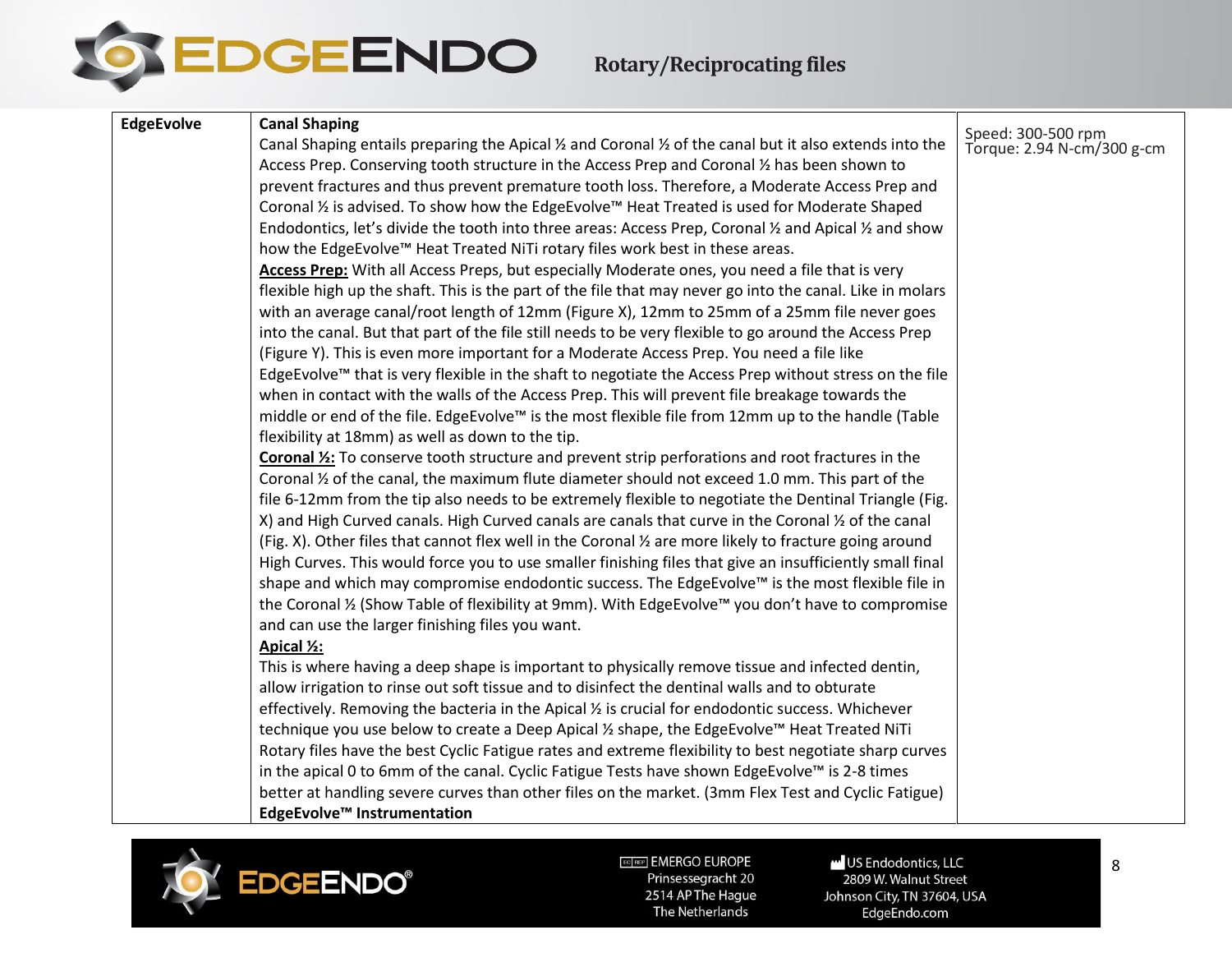

| Here are some different techniques the EdgeEvolve™ can be used to create a Deep Apical ½ Shape          |
|---------------------------------------------------------------------------------------------------------|
| while negotiating Moderate Access Preps and keeping a Moderate Coronal 1/2 shape of 1.0 mm in           |
| diameter:                                                                                               |
| 1. Small Tip/Large Taper (Tip 20 or 25/Taper 08 or 10) 20/08 20/10 25/08 25/10                          |
| 2. Large Tip/Small Taper (Tip 30 35 40/Taper 04 or 06) 30/04 30/06 35/04 35/06 40/04 40/06              |
| 3. Large Tip/Large Taper (Tip 30 35 40/Taper 08 or 10) 30/08 30/10 35/08 35/10 40/08 40/10              |
| 1) Small Tip/Large Taper                                                                                |
| This emphasizes a smaller tip size (20 or 25) with a large apical taper (08 or 10) to give a Schilder   |
| Apical Shape1 (Figure 1) but with a more Moderate Coronal 1/2 shape of the canal. Typically, the tip    |
| size would be a size 20 or 25 file with an Apical 1/2 taper of 8% or 10%.1, 2                           |
| Glide Path                                                                                              |
| Fill chamber with 17% EDTA liquid (EdgeLube™)                                                           |
| Coat files with 17% EDTA gel (EdgeGel™)                                                                 |
| Take #10 hand file to estimated Working Length.                                                         |
| Establish working length (Apex Locator/X-ray)                                                           |
| <b>Optional Steps:</b>                                                                                  |
| Established canal patency: Take #10 hand file 1mm past WL                                               |
| Take a #15 hand file to working length.<br>$\bullet$                                                    |
| Use 17/04 as a Glide Path file.<br>$\bullet$                                                            |
| Shape Canal                                                                                             |
| Fill chamber with EdgeLube™                                                                             |
| Coat file with EdgeGel™                                                                                 |
| Take each file to Working Length: 20/04 to 20/06 to 20/08 to 20/10 (optional)                           |
| (Or Crown-Down: 20/10 to 20/08 to 20/06 to 20/04 repeat)                                                |
| Rinse with EdgeLube™                                                                                    |
| Recapitulate with a #10 hand file to the Working Length after each rotary file.                         |
| <b>Finish Canal</b>                                                                                     |
| If a 20/08 or 20/10 is your Final Shape, you're done. If not, finish with a 25/08 or 25/10.             |
| <b>Disinfect and Obturate Canals</b>                                                                    |
| 2) Large Tip/Small Taper                                                                                |
| This classic preparation enlarges the tip size to a size 30, 35 or 40 with an Apical 1/2 taper of 4% or |
| 6%.3 The EdgeEvolve™ Heat Treated has a constant taper from the tip until the flute diameter            |
| reaches 1.0 mm then the taper varies to a zero or straight taper while the flutes extend to 15mm.       |



US Endodontics, LLC -<br>2809 W. Walnut Street Johnson City, TN 37604, USA EdgeEndo.com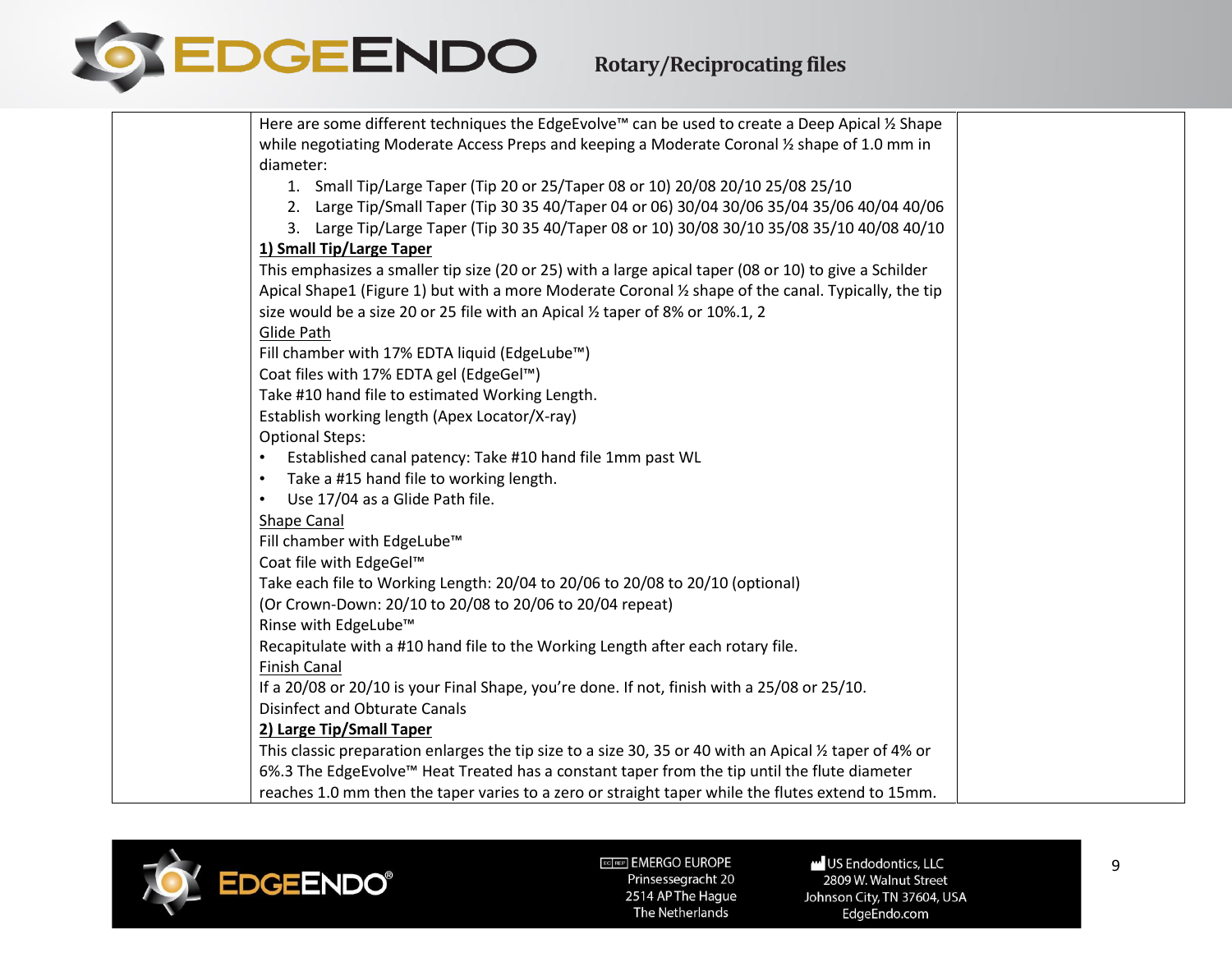

| The EdgeEvolve™ Heat Treated gives a Moderate Coronal ½ shape with a Deep Apical ½ shape                                 |  |
|--------------------------------------------------------------------------------------------------------------------------|--|
| while having astonishing Cyclic Fatigue and Flexibility.                                                                 |  |
| Glide Path                                                                                                               |  |
| Fill chamber with 17% EDTA liquid (EdgeLube™)                                                                            |  |
| Coat files with 17% EDTA gel (EdgeGel™)                                                                                  |  |
| Take #10 hand file to estimated Working Length.                                                                          |  |
| Establish working length (Apex Locator/X-ray)                                                                            |  |
| <b>Optional Steps:</b>                                                                                                   |  |
| Established canal patency: Take #10 hand file 1mm past WL                                                                |  |
| Take a #15 hand file to working length.<br>$\bullet$                                                                     |  |
| Use 17/04 as a Glide Path file.<br>$\bullet$                                                                             |  |
| <b>Shape Canal</b>                                                                                                       |  |
| Fill chamber with EdgeLube™                                                                                              |  |
| Coat file with EdgeGel™                                                                                                  |  |
| Take each file to Working Length: 20/04 to 25/04 to 30/04 (Or Crown-Down: 30/04 to 25/04 to                              |  |
| 20/04 repeat)                                                                                                            |  |
| Rinse with EdgeLube™                                                                                                     |  |
| Recapitulate with a #10 hand file to the Working Length after each rotary file.                                          |  |
| <b>Finish Canal</b>                                                                                                      |  |
| 04 Taper: Either stop at the 30/04 or increase to the tip size you want: 35/04(optional) to 40/04                        |  |
| (optional)                                                                                                               |  |
| 06 Taper: After the 30/04, take the 30/06 then stop at the 06 taper tip size you want: 30/06 to                          |  |
| 35/06(optional) to 40/06 (optional)                                                                                      |  |
| <b>Disinfect and Obturate Canals</b>                                                                                     |  |
| 3) Large Tip/Large Taper                                                                                                 |  |
| This preparation was not realistic until the advent of the EdgeEvolve™ Heat Treated. The Large                           |  |
| Tip/Large Taper preparation has a large tip size with a large apical taper to provide a Deeper Apical                    |  |
| $\frac{1}{2}$ shape than the other two techniques while still maintaining a Moderate Coronal $\frac{1}{2}$ of the canal. |  |
| Typically, the tip size would be a size 30, 35 or 40 file with an Apical 1/2 taper of 8% or 10%. The                     |  |
| EdgeEvolve™ Heat Treated has a constant taper until the flute diameter reaches 1.0mm than it                             |  |
| varies to a zero or straight taper while the flutes continue to 15mm in length (Table X). The final                      |  |
| shaping files would be a 30/08, 30/10, 35/08, 35/10, 40/08, or 40/10 NiTi rotary file. The only file                     |  |
| on the market that have these sizes and is flexible enough to go around even 90 degree curves is                         |  |



US Endodontics, LLC 2809 W. Walnut Street Johnson City, TN 37604, USA EdgeEndo.com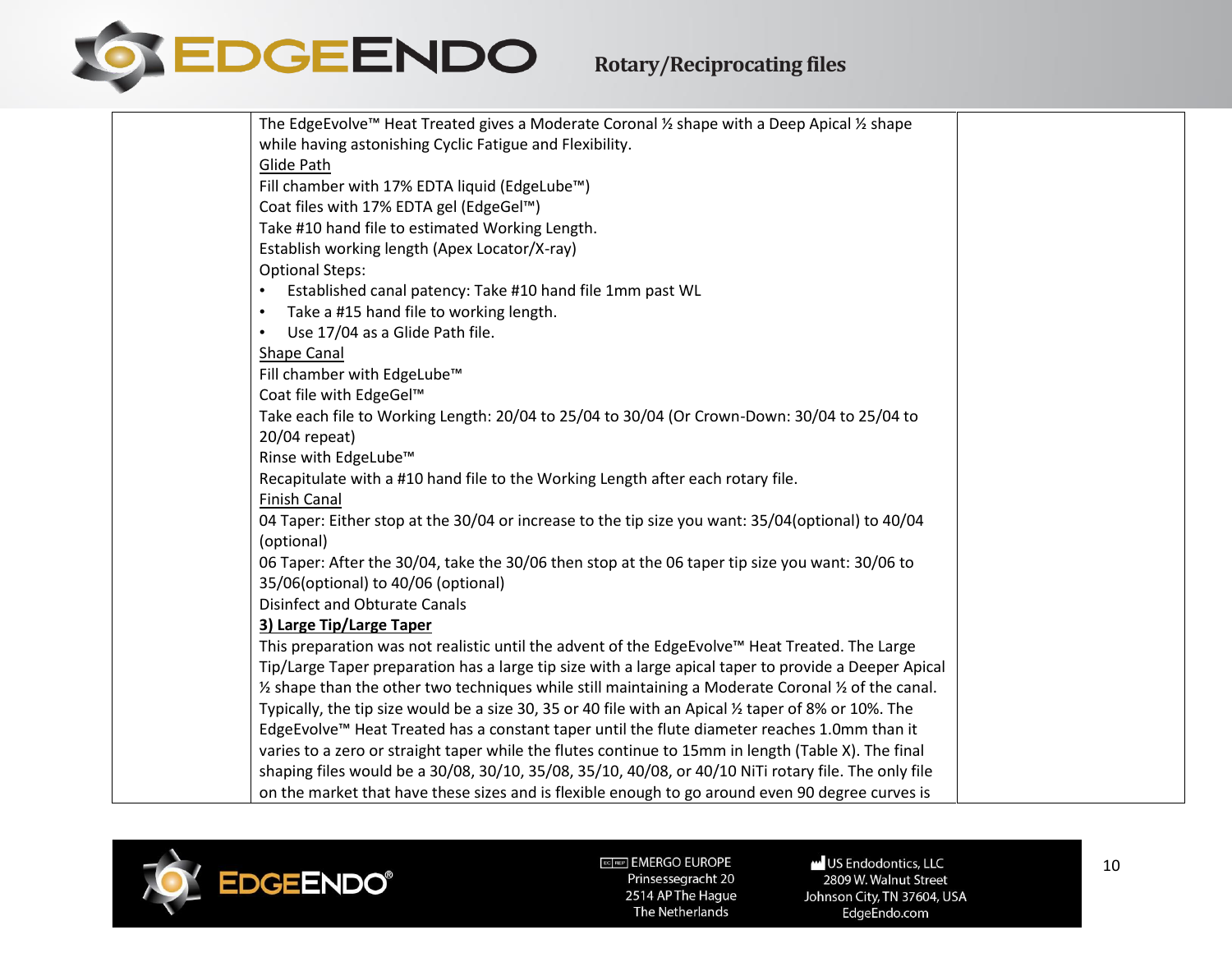

| the EdgeEvolve™ Heat Treated. The Cyclic Fatigue and Flexibility of the EdgeEvolve™ 08 and 10    |  |
|--------------------------------------------------------------------------------------------------|--|
| tapers is even better than many 04 taper files.                                                  |  |
| Glide Path                                                                                       |  |
| Fill chamber with 17% EDTA liquid (EdgeLube™)                                                    |  |
| Coat files with 17% EDTA gel (EdgeGel™)                                                          |  |
| Take #10 hand file to estimated Working Length.                                                  |  |
| Establish working length (Apex Locator/X-ray)                                                    |  |
|                                                                                                  |  |
| <b>Optional Steps:</b>                                                                           |  |
| Established canal patency: Take #10 hand file 1mm past WL                                        |  |
| Take a #15 hand file to working length.<br>$\bullet$                                             |  |
| Use 17/04 as a Glide Path file.<br>$\bullet$                                                     |  |
| <b>Shape Canal</b>                                                                               |  |
| Fill chamber with EdgeLube™                                                                      |  |
| Coat file with EdgeGel™                                                                          |  |
| Take each file to Working Length: 20/04 to 20/06 to 20/08 to 20/10 (Or Crown-Down: 20/10 to      |  |
| 20/08 to 20/06 to 20/04 repeat)                                                                  |  |
| Rinse with EdgeLube™                                                                             |  |
| Recapitulate with a #10 hand file to the Working Length after each rotary file.                  |  |
| <b>Finish Canal</b>                                                                              |  |
| 08 Taper: Take 25/08 then stop at tip size you want: 25/08 to 30/08 to 35/08(optional) to        |  |
| 40/08(optional)                                                                                  |  |
| 10 Taper: Take 25/10 then stop at tip size you want: 25/10 to 30/10 to 35/10(optional) to        |  |
| 40/10(optional)                                                                                  |  |
| Disinfect and Obturate Canal                                                                     |  |
| 4) Crown-Down                                                                                    |  |
| Always start with 20/10 to 20/08 to 20/06 to 20/04 and repeat until the taper size you want goes |  |
| to length. If you use the GT or GTX series by Tulsa Dental, you can use the same way.            |  |
| Glide Path                                                                                       |  |
| Fill chamber with 17% EDTA liquid (EdgeLube™)                                                    |  |
| Coat files with 17% EDTA gel (EdgeGel™)                                                          |  |
| Take #10 hand file to estimated Working Length.                                                  |  |
| Establish working length (Apex Locator/X-ray)                                                    |  |



US Endodontics, LLC 2809 W. Walnut Street Johnson City, TN 37604, USA EdgeEndo.com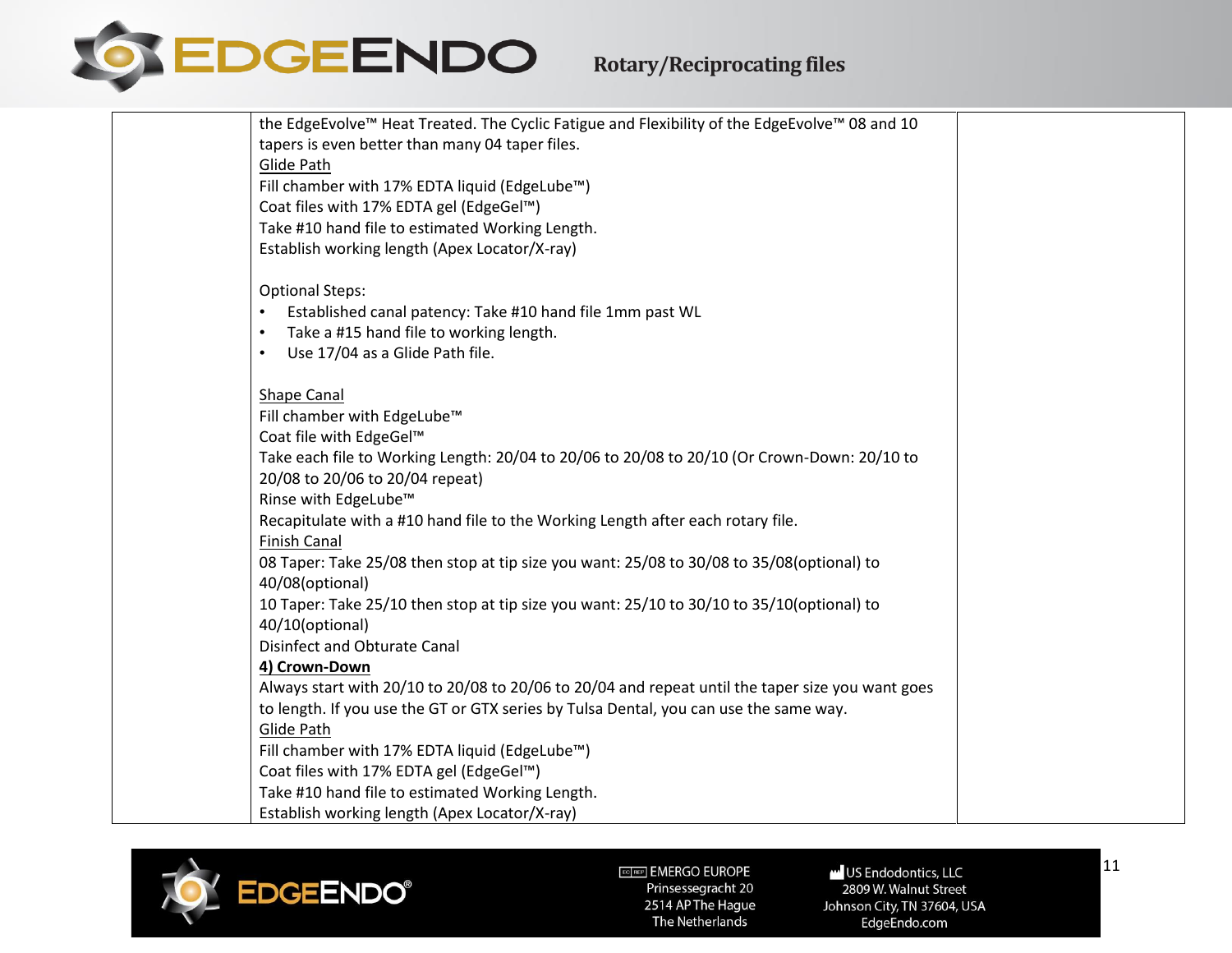

|                    | <b>Optional Steps:</b><br>•Established canal patency: Take #10 hand file 1mm past WL<br>•Take a #15 hand file to working length.<br>•Use 17/04 as a Glide Path file                                                                                                                                                                                                                                                                                                                                                                                                                                                                                            |                                                                                                                                                                                                                                            |
|--------------------|----------------------------------------------------------------------------------------------------------------------------------------------------------------------------------------------------------------------------------------------------------------------------------------------------------------------------------------------------------------------------------------------------------------------------------------------------------------------------------------------------------------------------------------------------------------------------------------------------------------------------------------------------------------|--------------------------------------------------------------------------------------------------------------------------------------------------------------------------------------------------------------------------------------------|
|                    | Shape Canal<br>Fill chamber with EdgeLube <sup>™</sup><br>Coat file with EdgeGel™<br>Take each file to apical resistance, 20/10 to 20/08 to 20/06 to 20/04<br>Repeat until taper size you want goes to length<br>Rinse with EdgeLube™<br>Recapitulate with a #10 hand file to the Working Length after each rotary file.                                                                                                                                                                                                                                                                                                                                       |                                                                                                                                                                                                                                            |
|                    | <b>Finish Canal</b><br>04 Taper: After 20/04 is to length. Increase in 04 taper tip sizes and stop at the tip size you want:<br>25/04 to 30/04 to 35/04 to 40/04<br>06 Taper: After 20/06 is to length. Increase in 06 taper tip sizes and stop at the tip size you want:<br>25/06 to 30/06 to 35/06 to 40/06<br>08 Taper: After 20/08 is to length. Increase in 08 taper tip sizes and stop at the tip size you want:<br>25/08 to 30/08 to 35/08 to 40/08<br>10 Taper: After 20/10 is to length. Increase in 10 taper tip sizes and stop at the tip size you want:<br>25/10 to 30/10 to 35/10 to 40/10 Disinfect and Obturate Canal                           |                                                                                                                                                                                                                                            |
| <b>EdgeFile X1</b> | EdgeFile®X1 Size Selection<br>If the #10 hand file was tight use the EdgeFile®X1 20/.06<br>If the #10 hand file was easy but the #15 hand file was tight use the EdgeFile®X1 25/.06<br>$\bullet$<br>If both the #10 and #15 hand files were easy use the EdgeFile®X1 40/.06<br>$\bullet$<br>EdgeFile® X1 Straight-Line Access<br>Create a glide path and determine the working length prior to EdgeFile®X1 file use by<br>negotiating all root canals to their terminus with stainless steel #10 and #15 hand files and a<br>lubricant.<br>Establish patency by taking a #10 K-File 1mm past the canal terminus, and at least a #15 K-File<br>to the terminus. | <b>Electric HandPiece</b><br>The EdgeFile®X1 file can only<br>be used in an electric<br>handpiece and motor<br>designed for WaveOne®<br>instruments using the<br>WaveOne® setting. See<br>manufacturer specifications.<br><b>HandPiece</b> |

<span id="page-11-0"></span>

US Endodontics, LLC 2809 W. Walnut Street Johnson City, TN 37604, USA EdgeEndo.com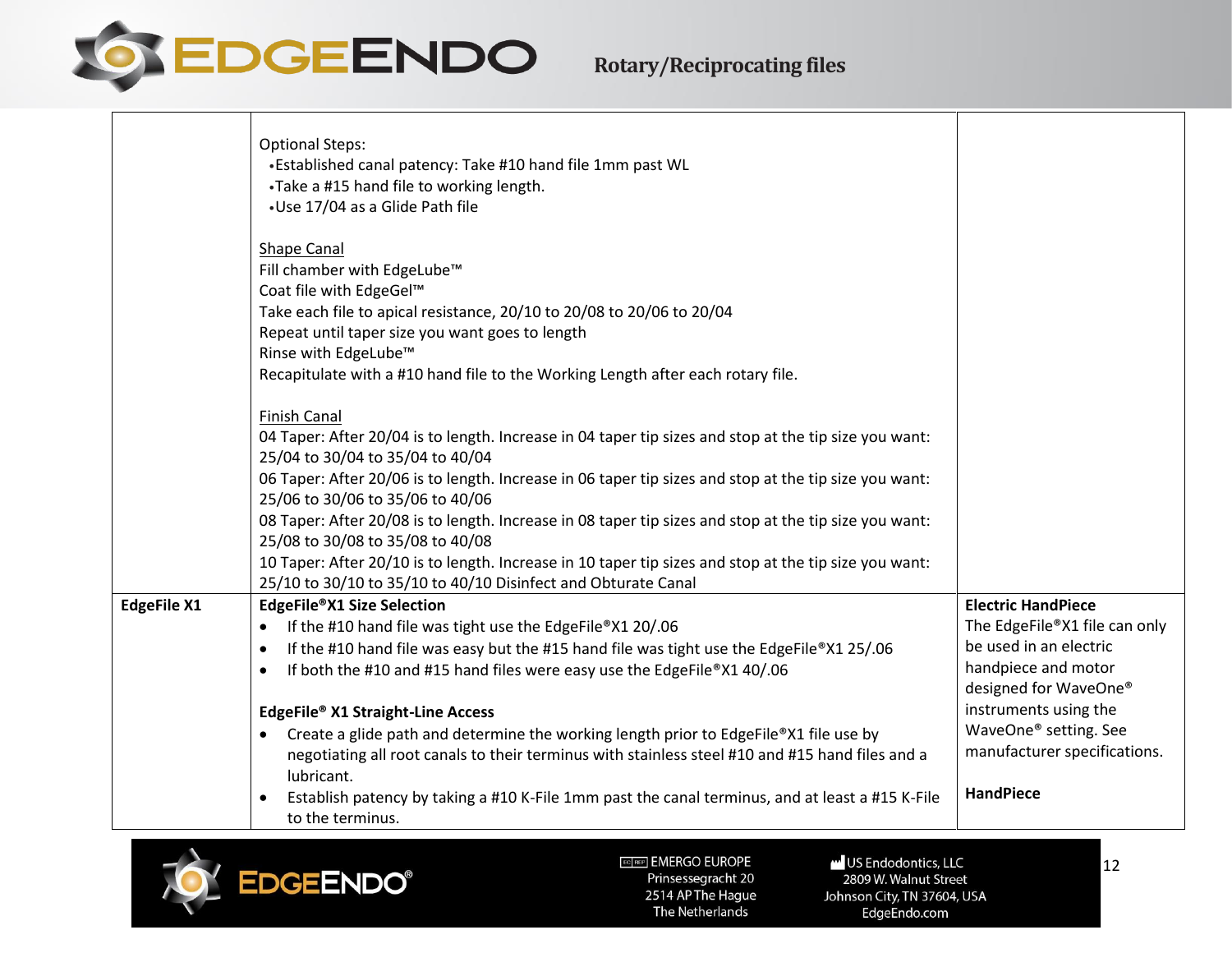

|                    | <b>Safe Unwinding</b>                                                                                          | Only use the EdgeFile®X1 in                                 |
|--------------------|----------------------------------------------------------------------------------------------------------------|-------------------------------------------------------------|
|                    | As a safety feature the files are designed to unwind. They may be used until the files unwind<br>$\bullet$     | same handpiece and motor                                    |
|                    | backwards.                                                                                                     | that is designed for the                                    |
|                    | EdgeFile®X1 Canal Shaping and Cleaning                                                                         | WaveOne® instrument using                                   |
|                    | The EdgeFile®X1 files can only be used in a motor designed for WaveOne® instruments.<br>$\bullet$              | the WaveOne® setting                                        |
|                    | Place the selected EdgeFile®X1 file into the handpiece.<br>$\bullet$                                           |                                                             |
|                    | With lubricant in the canal and light apical pressure, use a gentle inward pecking motion<br>$\bullet$         |                                                             |
|                    | advancing the file 2-3 mm then lifting up 1-2 mm. Keep repeating this motion to passively                      |                                                             |
|                    | advance the EdgeFile®X1 file until it does not easily progress.                                                |                                                             |
|                    | Remove the EdgeFile®X1 file from the canal, remove debris and inspect the file, irrigate and<br>$\bullet$      |                                                             |
|                    | recapitulate with a #10 hand file 1 mm past the canal terminus.                                                |                                                             |
|                    | Repeat steps 3 & 4 until the EdgeFile®X1 file is to the working length. If after repeated<br>$\bullet$         |                                                             |
|                    | attempts the EdgeFile®X1 file does not seem to be advancing any further, drop down in                          |                                                             |
|                    | EdgeFile®X1 file size and finish the canal.                                                                    |                                                             |
|                    | Apically gauge the size of the foramen with a hand file the same tip size as the EdgeFile®X1 file<br>$\bullet$ |                                                             |
|                    | taken to length. If the gauging hand file is a snug fit, the preparation is finished. If it is loose,          |                                                             |
|                    | use the next larger EdgeFile®X1 file to finish the preparation. Then obturate the canal.                       |                                                             |
|                    |                                                                                                                |                                                             |
| <b>EdgeFile X3</b> | <b>Straight-Line Access and Glide Path Formation</b>                                                           | <b>Speed and Torque</b>                                     |
|                    | • Prepare straight-line access to all canal orifices.                                                          | Use the same hand piece                                     |
|                    | . With lubrication in the canal form a glide path with a size #10 and #15 hand filesor                         | with the same speed and                                     |
|                    | mechanical glide path files 2/3 down the length of the canal.                                                  | torque settings you are                                     |
|                    | Beginning Canal Shaping and Cleaning: N1 and N2 Files                                                          | currently using with your                                   |
|                    | • With lubricant in the canal and with light apical pressure take the N1 (17/06) intothe canal                 | ProTaper <sup>®</sup> or ProTaper                           |
|                    | and follow the glide path using an in-and-out motion while laterally brushing the dentin on                    |                                                             |
|                    | the outstroke to enhance the straight-line access of the canal.                                                | Next <sup>®</sup> rotary system. Or if                      |
|                    | •Continue shaping with the N1 until resistance is met or 2/3 down the canal isreached.                         | you wish, you can use for<br>all EdgeFile®X3 rotary files   |
|                    | •Then use the N2 (17/04), in the same way until resistance is met or 2/3 down the canal is                     | the following speed and                                     |
|                    | reached.                                                                                                       |                                                             |
|                    | •Switch between the N1 and N2 following the glide path using the same in-and-outas described                   | torquesettings for all files.                               |
|                    | for both files until 2/3 down the canal is reached.                                                            | Speed: 300-500 rpm<br>Torque: 2.94 N-cm/300 g-cm            |
|                    | . Now that the coronal 2/3 of the canal is shaped, form a glide path with the size#10 and #15                  |                                                             |
|                    | hand files or mechanical glide path files into the apical 1/3.                                                 | <b>Reciprocating motors</b>                                 |
|                    | •Establish working length with radiographs and/or an apex locator. Then confirm patency by                     | The EdgeFile X3 can be used<br>in a clockwise reciprocating |

<span id="page-12-0"></span>

US Endodontics, LLC 2809 W. Walnut Street Johnson City, TN 37604, USA EdgeEndo.com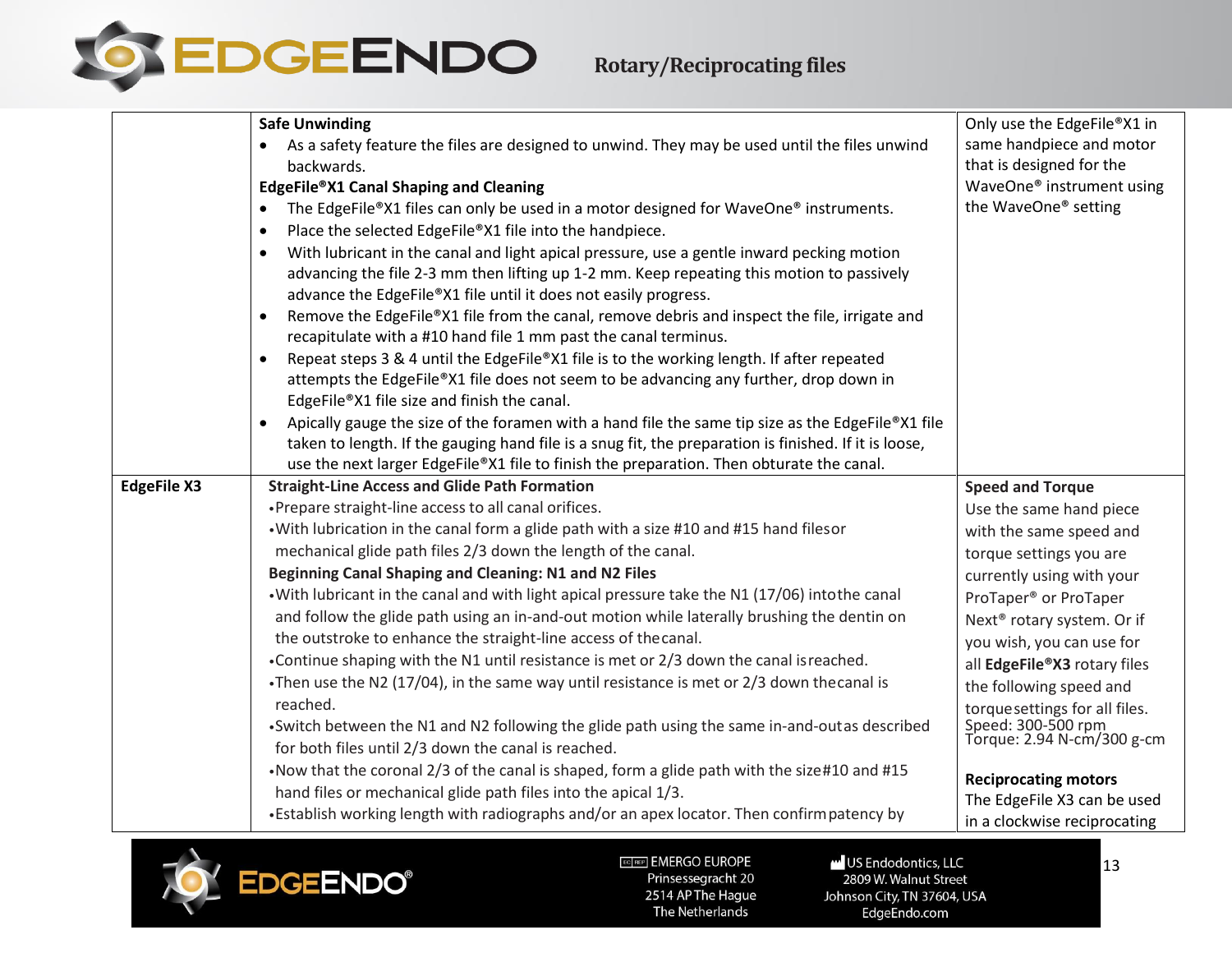

## **Rotary/Reciprocating files**

|                    | taking the #10 hand file 1 mm past the working length.                                                       | motor but not in the                             |
|--------------------|--------------------------------------------------------------------------------------------------------------|--------------------------------------------------|
|                    | •Then, using the same motion as before, switch between the N1 (17/06) and N2(17/04) until                    | WaveOne reciprocating                            |
|                    | N2 reaches the working length.                                                                               | motor, using the WaveOne                         |
|                    | •If a larger coronal shape is desired, use the NX (25/12) at any time after the coronal 2/3 is               | setting, which moves in the                      |
|                    | shaped. Completing Canal Shaping and Cleaning: C1, C2, C3, C4 Files                                          | counterclockwise direction.                      |
|                    | . With lubricant in the canal and with light apical pressure complete canal shapingand cleaning              | The EdgeFile X1 is designed                      |
|                    | by taking the C1 (20/06) down the canal until the working length is reached.                                 | specifically for use in only the                 |
|                    | •Apically gauge the foramen at the working length with a #20 hand file. If the #20 hand file is              | WaveOne reciprocating motor                      |
|                    | snug at the working length, the canal is shaped and ready to obturate.                                       | and setting.                                     |
|                    | If the #20 hand file is loose, take the C2 (25/06) to the working length, then gauge with a #25              |                                                  |
|                    | hand file. When necessary, the C3 (30/06) or C4 (40/06) mayneed to be used.                                  |                                                  |
| <b>EdgeFile X5</b> | <b>Straight-Line Access</b>                                                                                  | Speed and Torque for all files                   |
|                    | Create a glide path and determine the working length prior to EdgeFile®X5 file use by                        | Use the same hand piece with                     |
|                    | negotiating all root canals to their terminus with stainless steel #10 and #15 hand files and a              | the same speed and torque                        |
|                    | lubricant.                                                                                                   | settings you are currently                       |
|                    | Establish patency by taking a #10 K-File 1mm past the canal terminus, and at least a #15 K-File<br>$\bullet$ | using with your rotary system.                   |
|                    | to the terminus.                                                                                             | Or if you wish, you can use for                  |
|                    | EdgeFile®X5 20 Series Shaping and Cleaning                                                                   | all EdgeFile®X5 rotary files the                 |
|                    | For all canals no matter the canal size, start with a 20/06 Rotary File. Between each rotary file            | following speed and torque                       |
|                    | recapitulate with a #10 or #15 tip hand file to maintain glide path and help lubricant to the canal          | settings for all files.                          |
|                    | terminus. Take the 20/06 to resistance or working length (whichever occurs first). If resistance is          |                                                  |
|                    | met before reaching the working length, then go to a 20/04. Take the 20/04 to resistance or                  | Speed: 300-500 rpm<br>Torque: 2.94 N-cm/300 g-cm |
|                    | working length (whichever occurs first). If resistance is met before reaching the working length,            |                                                  |
|                    | then repeat going from the 20/06 to 20/04 until one of them goes to the working length. If the file          | <b>Reciprocating motors</b>                      |
|                    | that goes to length first contains debris on the last flute, then the canal is a size 20 tip and can be      | The EdgeFile®X5 can be used                      |
|                    | obturated to that corresponding tip and taper with a EdgeFile®X5 thermal carrier or gutta percha,            | in a clockwise reciprocating                     |
|                    | see Obturation of Canal Systems. If the file did not contain debris on the last flute and was the            | motor but not in the                             |
|                    | 20(04), then finish shaping the canal with the 20 Series with lubricant by using the 20(06) then             | WaveOne® reciprocating                           |
|                    | 20(04) until the 20(06) reaches the Working Length, then go to the 30 Series.                                | motor, using the WaveOne®                        |
|                    | EdgeFile®X5 30 & 40 Series Shaping and Cleaning                                                              | setting, which moves in the                      |
|                    | Take a 30/06 to resistance or working length (whichever occurs first). If resistance is met before           | counterclockwise direction.                      |
|                    | reaching the working length, then go to a 30/04. Take the 30/04 to resistance or working length              | The EdgeFile®X1 is designed                      |
|                    | (whichever occurs first). If resistance is met before reaching the working length, then repeat going         | specifically for use in only the                 |
|                    | from the 30/06 to 30/04 until one of them goes to the working length. If that file contains debris           |                                                  |

<span id="page-13-0"></span>

EC REP EMERGO EUROPE Prinsessegracht 20 2514 AP The Hague The Netherlands

US Endodontics, LLC 2809 W. Walnut Street Johnson City, TN 37604, USA EdgeEndo.com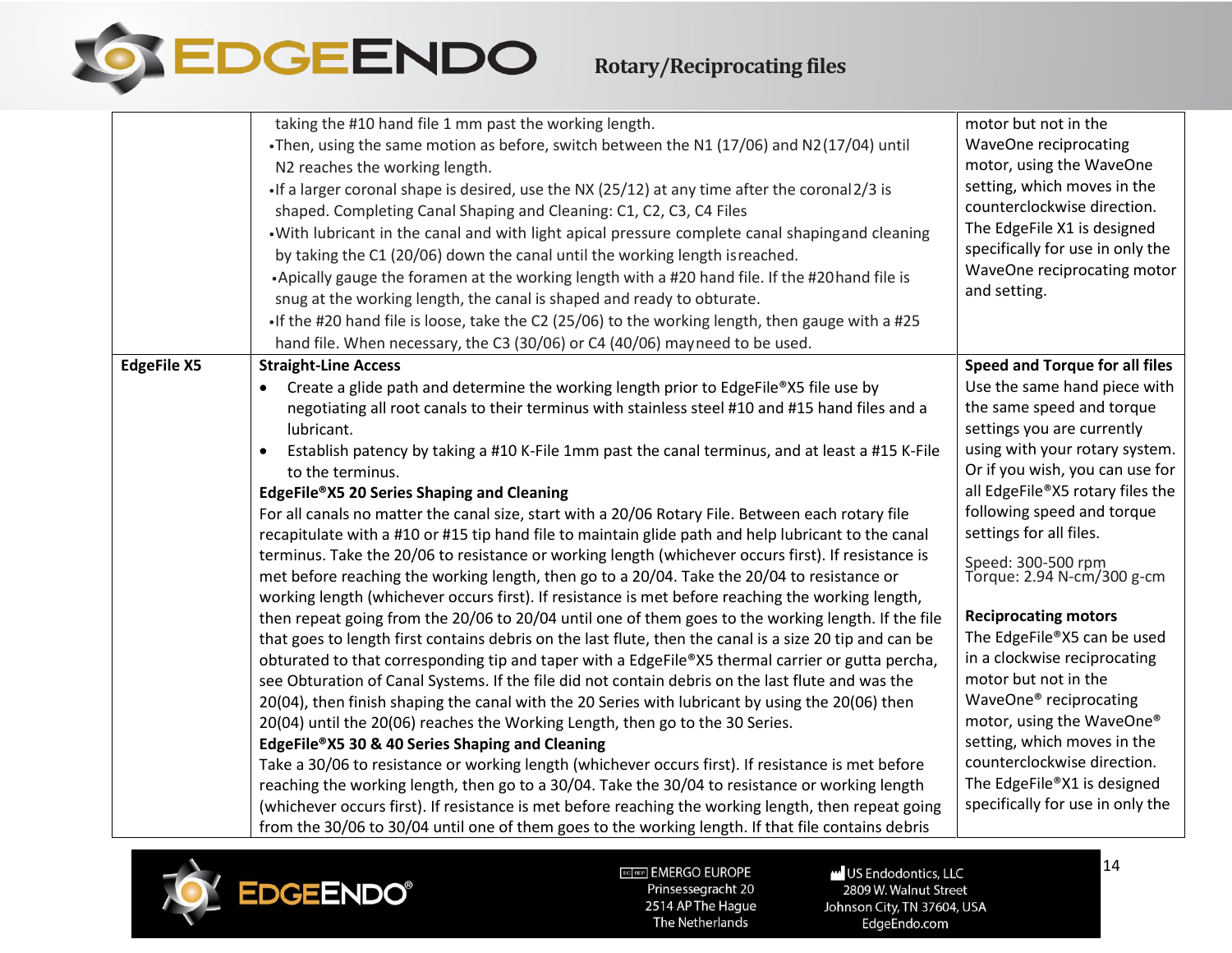

|                    | on the last flute, then the canal is a size 30 tip and can be obturated to that corresponding tip and                                              | WaveOne <sup>®</sup> reciprocating               |
|--------------------|----------------------------------------------------------------------------------------------------------------------------------------------------|--------------------------------------------------|
|                    | taper with a EdgeFile®X5 thermal carrier or gutta percha, see Obturation of Canal Systems. If the                                                  | motor and setting.                               |
|                    | file does not contain debris on the last flute, then the canal is larger than a size 30 tip and a                                                  |                                                  |
|                    | EdgeFile®X5 Series 40 tip size is needed. Take the EdgeFile®X5 Series 40 and alternate between the                                                 |                                                  |
|                    | 40/.06 and 40/04 until one of them is to length and then obturate.                                                                                 |                                                  |
| <b>EdgeFile X7</b> | <b>Straight-Line Access</b>                                                                                                                        | <b>Speed and Torque</b>                          |
|                    | •Create a glide path and determine the working length prior to EdgeFile®X7 rotary file use by                                                      | Use the same hand                                |
|                    | negotiating all root canals to their terminus with stainless steelfiles and a lubricant.                                                           | piece with the same                              |
|                    | •Establish patency by taking a #10 K-File 1mm past the canal terminus, and at leasta #15 K-File                                                    | speed and torque                                 |
|                    | to the terminus.                                                                                                                                   | settings you are                                 |
|                    | EdgeFile®X7 Crown Down Shaping and Cleaning                                                                                                        | currently using with                             |
|                    | 04 Taper Crown Down for All Canals                                                                                                                 | your rotary system. Or                           |
|                    | Start with a 25/04 rotary file. Take the 25/04 to resistance or working length (whichever occurs                                                   | if you wish, you can                             |
|                    | first). If resistance is met before reaching the working length then go to a 20/04. Take the 20/04                                                 | use for all EdgeFile®X7                          |
|                    | to resistance or working length (whichever occurs first). Repeat going from 25/04 to 20/04 until                                                   | rotary files the                                 |
|                    | one of the files go to the working length. On occasion a 17/04 may be needed to be used to                                                         | following speed and                              |
|                    | reach the working length. Then repeat going from 25/04 to 20/04 until one of the files go to the                                                   | torque settings for all                          |
|                    | working length. If this is the tip size you desire, then obturate. If not, take the next largest file to                                           | files.                                           |
|                    | length. Keep taking the next largest size to length until you achieve the tip size you desire, then                                                |                                                  |
|                    | obturate. Between each rotary file recapitulate with a #10 or #15 tip hand file to maintain glide<br>path and help lubricate to the canalterminus. | Speed: 300-500 rpm<br>Torque: 2.94 N-cm/300 g-cm |
|                    | 06 Taper Crown Down for Straight to Mildly Curved Canals                                                                                           | <b>Reciprocating motors</b>                      |
|                    | If a 06 taper is desired use the same 04 Taper Crown Down technique.                                                                               | The EdgeFile®X7 can be                           |
|                    | Start with a 25/06 rotary file. Take the 25/06 to resistance or working length (whichever occurs                                                   | used in a clockwise                              |
|                    | first). If resistance is met before reaching the working length then go to a 20/06. Take the 20/06                                                 | reciprocating motor but                          |
|                    | to resistance or working length (whichever occurs first). Repeat going from 25/06 to 20/06 until                                                   | not in the WaveOne®                              |
|                    | one of the files go to the working length. On occasion a 17/06 or 17/04 may be needed to be                                                        | reciprocating motor, using                       |
|                    | used to reach the working length. Then repeat going from 25/06 to 20/06 until one of the files                                                     | the WaveOne® setting,                            |
|                    | go to the working length. If this is the tip size you desire, then obturate. If not, takethe next                                                  | which moves in the                               |
|                    | largest file to length. Keep taking the next largest size to length until you achieve the tip size you                                             | counterclockwise                                 |
|                    | desire, then obturate. Between each rotary file recapitulate with a #10 or #15 tip hand file to                                                    | direction. The EdgeFile®X1                       |
|                    | maintain glide path and help lubricate to the canalterminus.                                                                                       | is designed specifically for                     |
|                    |                                                                                                                                                    | use in only the WaveOne®                         |
|                    |                                                                                                                                                    |                                                  |

<span id="page-14-0"></span>

US Endodontics, LLC 2809 W. Walnut Street Johnson City, TN 37604, USA EdgeEndo.com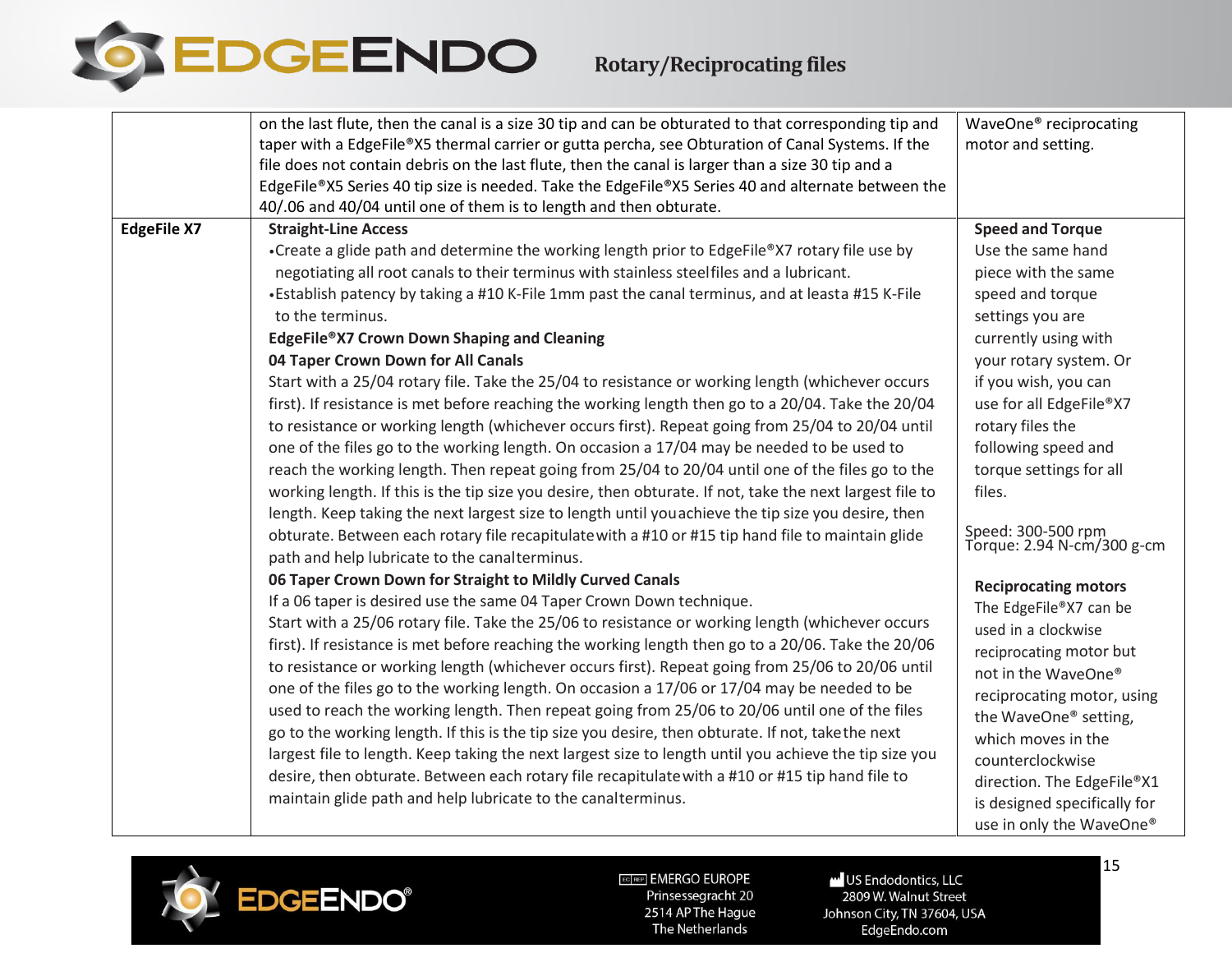EDGEENDO

## **Rotary/Reciprocating files**

<span id="page-15-0"></span>

|                    |                                                                                                    | reciprocating motor and                          |
|--------------------|----------------------------------------------------------------------------------------------------|--------------------------------------------------|
|                    |                                                                                                    | setting.                                         |
| <b>EdgeFile XR</b> | <b>EdgeFile®XR Retreating Endodontic Cases</b>                                                     | <b>Speed and Torque</b>                          |
|                    | 1. Flood the chamber with a root filling solvent.                                                  | Use the same hand piece with                     |
|                    | 2. Keeping the chamber flooded, use the following crown-down sequence: R1 (25/12) to R2            | the same speed and torque                        |
|                    | (25/08) to R3 (25/06) then to R4 (25/04). Use light to medium pressure moving each                 | settings you are currently                       |
|                    | instrument down the canal only about 2-4 mm, then go to the next instrument. Repeat the            | using with your rotary system.                   |
|                    | sequence R1 to R2 to R3 to R4 until the R4 (25/04) is to the working length. If you desire a       | Or if you wish, you can use for                  |
|                    | larger file size then the R4 (25/04), use either a 04 or 06 taper file from the X7 Series and take | all EdgeFile®XR rotary files the                 |
|                    | the next tip size up to the working length. Repeat taking the next tip size up to the working      | following speed and torque                       |
|                    | length until you have the desired tip size. Safe Unwinding As a safety feature the files are       | settings for all files.                          |
|                    | designed to unwind. They may be used until the files unwind backwards.                             |                                                  |
|                    | <b>Canal Cleansing</b>                                                                             | Speed: 300-500 rpm<br>Torque: 2.94 N-cm/300 g-cm |
|                    | Use your own technique or rinse with EdgeLube™ Liquid for 1 minute in each canal.<br>1.            |                                                  |
|                    | Rinse with NaOCI for five minutes<br>2.                                                            | <b>Reciprocating motors</b>                      |
|                    | Obturate canal with the X7 EdgeCore™, EdgeFill™ OR EdgePoints™, or your current obturation<br>3.   | The XR can be used in a                          |
|                    | technique.                                                                                         | clockwise reciprocating motor                    |
|                    | <b>Obturation of Canal Systems</b>                                                                 | but not in the WaveOne                           |
|                    | When using thermal carriers such as EdgeCore™ X7 or EdgeFill™ X7, use size verifiers to            | reciprocating motor which                        |
|                    | determine the proper sized carrier.                                                                | moves in the counter-                            |
|                    | When using a master gutta percha cone that matches the largest file taken to length,<br>$\bullet$  | clockwise direction. The X1 is                   |
|                    | remember sometimes you may need to drop down in cone tip size if the corresponding gutta           | designed specifically for use in                 |
|                    | percha to your final rotary file does not go to length.                                            | only the WaveOne                                 |
|                    |                                                                                                    | reciprocating motor and                          |
|                    |                                                                                                    | setting                                          |
| <b>EdgeFind</b>    | Create Initial Shape Using EdgeFind™                                                               | Speed: 300-500 RPM                               |
|                    | Establish Straight Line Access.<br>$\bullet$                                                       | Torque: 4.9 Ncm/ 500 gcm                         |
|                    | Form Glide Path with stainless steel K-File #8 and #10 using EdgeLube™ 17% EDTA and<br>$\bullet$   |                                                  |
|                    | EdgeGel™ 19% EDTA.                                                                                 |                                                  |
|                    | Confirm working length with the #10 K-File using radiograph and/or Apex Locator.<br>$\bullet$      |                                                  |
|                    | Start with EdgeFind™ P1-#13 take to working length and irrigate.<br>$\bullet$                      |                                                  |
|                    | Next use EdgeFind™ P2-#16 take to working length and irrigate.<br>$\bullet$                        |                                                  |
|                    | Finish with EdgeFind <sup>™</sup> P3-#19 take to working length and irrigate.<br>$\bullet$         |                                                  |
|                    | Now start canal shaping with EdgeEndo NiTi Rotary Files.<br>$\bullet$                              |                                                  |

<span id="page-15-1"></span>

ECTREP] EMERGO EUROPE -<br>Prinsessegracht 20 2514 AP The Hague The Netherlands

US Endodontics, LLC 2809 W. Walnut Street Johnson City, TN 37604, USA EdgeEndo.com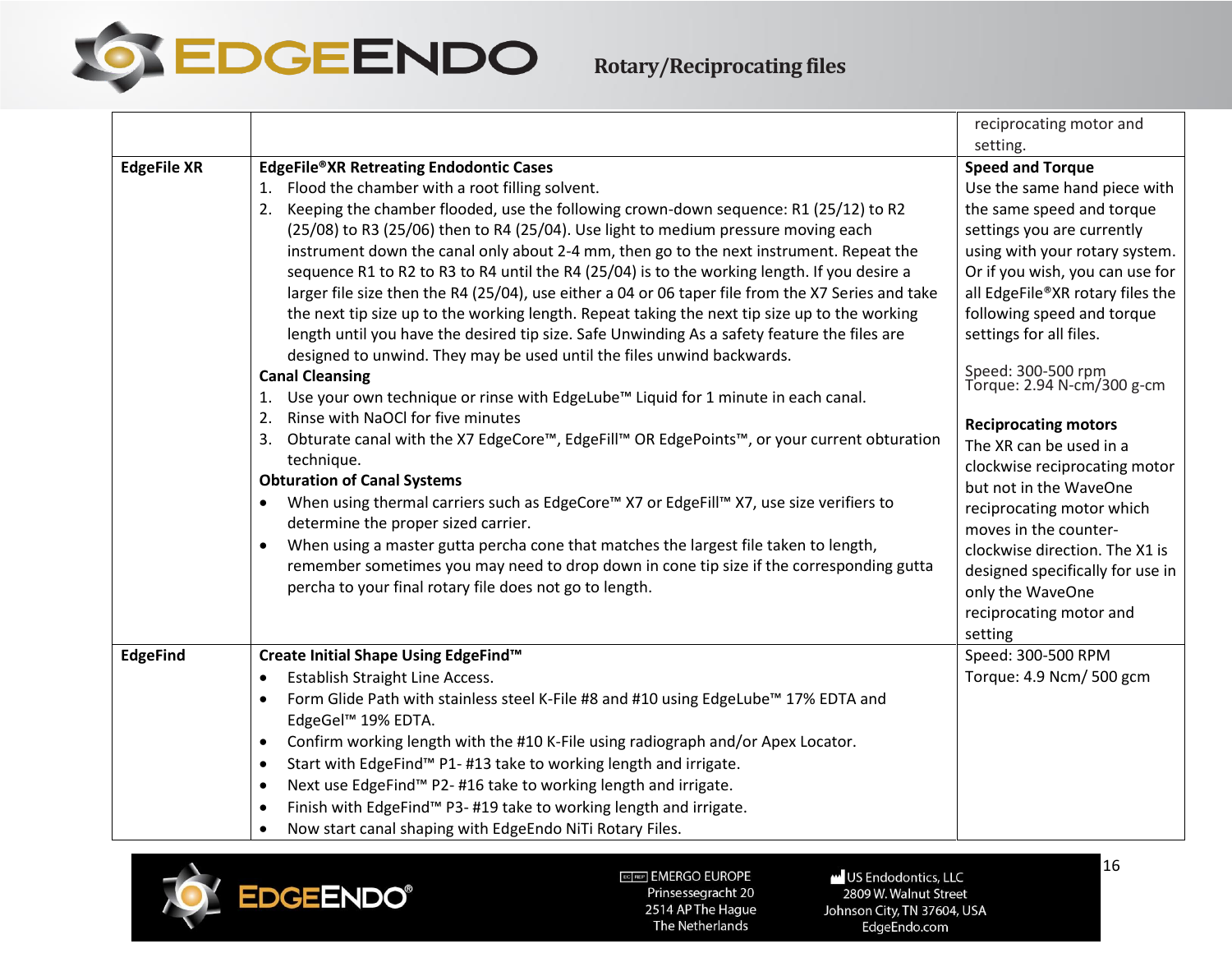

# **Rotary/Reciprocating files**

<span id="page-16-0"></span>

| <b>EdgeGlidePath</b> | Form straightline access to the canal orifice.<br>$\bullet$                                             | EdgeGlidePath Files should be |
|----------------------|---------------------------------------------------------------------------------------------------------|-------------------------------|
|                      | Use a #10 K-file to establish the working length with an apex locator and/or radiograph.<br>$\bullet$   | used with an endodontic       |
|                      | Confirm patency with the #10 K-file.<br>$\bullet$                                                       | motor at a speed of 300-500   |
|                      | Irrigate frequently with EdgeLube, 17% Liquid EDTA.<br>$\bullet$                                        | rpm, torque setting of 2-5.2  |
|                      | Use EdgeGlidePath™ Files in one or more passes until the working length is reached.<br>$\bullet$        | Ncm (203-530 gcm), and using  |
|                      | Irrigate with EdgeLube, 17% Liquid EDTA.<br>$\bullet$                                                   | light apical pressure.        |
|                      | Shape the canal with EdgeEndo rotary or reciprocating files                                             |                               |
| EdgeMorphology       | STEP By STEP Instructions for EdgeMorphology™ Files                                                     | Speed: 500 RPM                |
|                      | <b>Radiographic Evaluation</b>                                                                          | Torque: 1.5 N-cm              |
|                      |                                                                                                         |                               |
|                      | Review different horizontally angulated radiographs to diagnostically determine the width, length,      |                               |
|                      | and curvature of any given root and canal.                                                              |                               |
|                      |                                                                                                         |                               |
|                      | EdgeMorphology <sup>™</sup> Shaping Technique                                                           |                               |
|                      |                                                                                                         |                               |
|                      | 1. Estimate the working length using well-angulated preoperative radiographs as per 6.1.                |                               |
|                      | 2. Prepare a conservative access cavity sufficient enough to reveal all root canal orifices.            |                               |
|                      | 3. Scout coronal 2/3 of canals with a #10 K-file in the presence of lubricant such as EdgeGlide.and     |                               |
|                      | irrigate.                                                                                               |                               |
|                      | 4. Next use EdgeMorphologyTM Orifice at 500 rpm and 1.50 Ncm. With irrigant in canal advance            |                               |
|                      | the EdgeMorphologyTM Orifice in 2-3 gentle amplitudes approximately 2-5 mm in-and-out of the            |                               |
|                      | canal. Repeat until the coronal third is shaped. Irrigate the canal and clean cutting flutes routinely. |                               |
|                      | 5. Scout the whole root canal with a # 10 K-file, determine Working Length (WL) using an                |                               |
|                      | electronic apex locator in combination with radiographs, irrigate and confirm patency.                  |                               |
|                      | 6. With irrigant in the canal create and confirm a reproducible glide path using a                      |                               |
|                      | EdgeMorphologyTM Glider in 2-3 gentle amplitudes approximately 2-5 mm. Irrigate and repeat              |                               |
|                      | until previously confirmed WL has been reached.                                                         |                               |
|                      | 7. ALWAYS begin shaping with the EdgeMorphologyTM Primary file (500 rpm / 1.5 Ncm) passively            |                               |
|                      | in the presence of sodium hypochlorite with no more than 2-3 gentle amplitudes approximately 2-         |                               |
|                      | 5 mm in-and-out of the canal. Irrigate and repeat as necessary to WL. Upon reaching length,             |                               |
|                      | remove the file to avoid over-enlarging the apical foramen.                                             |                               |
|                      | 8. Routinely irrigate the canal and clean the files cutting flutes of debris upon removal.              |                               |
|                      | 9. If the EdgeMorphologyTM file does not progress easily, remove, irrigate, and recapitulate with a     |                               |
|                      | #10 K-file to confirm canal patency and move to the EdgeMorphologyTM Small file.                        |                               |

<span id="page-16-1"></span>

EGTREP] EMERGO EUROPE Prinsessegracht 20 2514 AP The Hague The Netherlands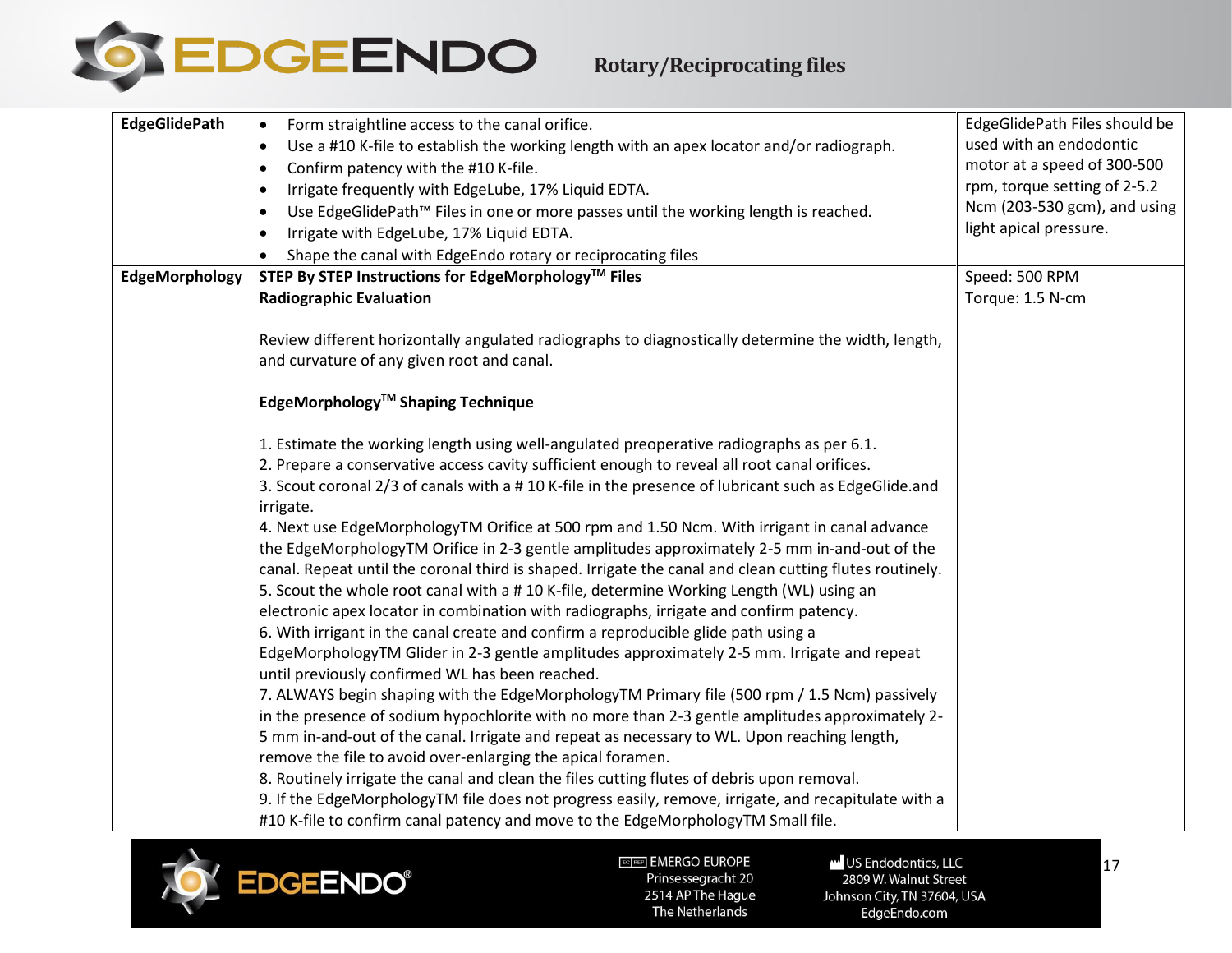

|               | 10. Inspect cutting flutes routinely upon removal for presence of unwinding and straightening. If<br>file is unwound more than 180 degrees, discard and use a new EdgeMorphologyTM file.<br>11. Advance the EdgeMorphologyTM Small file passively in the presence of sodium hypochlorite<br>with no more than 2-3 gentle amplitudes approximately 2-5 mm in-and-out and remove file.<br>Irrigate and repeat as necessary to WL in a gentle/passive in-and-out motion (as described above)<br>and then use the EdgeMorphologyTM Primary file to working length to optimize the shape*. Upon<br>reaching length, remove the file to avoid over-enlarging the apical foramen.<br>12. When the shape is confirmed, proceed with 3-D disinfection protocols. |                                                                                                                                                                                                                                                                                                                                                      |
|---------------|---------------------------------------------------------------------------------------------------------------------------------------------------------------------------------------------------------------------------------------------------------------------------------------------------------------------------------------------------------------------------------------------------------------------------------------------------------------------------------------------------------------------------------------------------------------------------------------------------------------------------------------------------------------------------------------------------------------------------------------------------------|------------------------------------------------------------------------------------------------------------------------------------------------------------------------------------------------------------------------------------------------------------------------------------------------------------------------------------------------------|
|               | 13. Use dedicated paper points to dry the root canals and dedicated Gutta Percha points to<br>obturate.                                                                                                                                                                                                                                                                                                                                                                                                                                                                                                                                                                                                                                                 |                                                                                                                                                                                                                                                                                                                                                      |
|               | *If the EdgeMorphologyTM Primary file is loose at length with no dentinal debris in the apical<br>flutes, continue shaping with EdgeMorphologyTM Medium and then Large File if needed.                                                                                                                                                                                                                                                                                                                                                                                                                                                                                                                                                                  |                                                                                                                                                                                                                                                                                                                                                      |
| EdgeOne Fire™ | EdgeOne Fire™ Size Selection<br>If the #10 hand file was tight use the EdgeOne Fire™ Small.<br>If the #10 hand file was easy but the #15 hand file was tight use the EdgeOne Fire™ Medium.<br>$\bullet$<br>If both the #10 and #15 hand files were easy use the EdgeOne Fire™ Large.<br>EdgeOne Fire™ Straight-Line Access<br>Create a glide path and determine the working length prior to EdgeOne Fire™ file use by<br>negotiating all root canals to their terminus with stainless steel #10 and #15 hand files and a<br>lubricant.<br>Establish patency by taking a #10 K-File 1mm past the canal terminus, and at least a #15 K-File to<br>the terminus.                                                                                           | <b>Compatible Hand pieces</b><br>These files are used in<br>endodontics for the removal<br>of dentin and root canal<br>shaping. It is compatible with<br>the WaveOne Gold®<br>reciprocating file system and<br>must be used in the WaveOne<br>Gold <sup>®</sup> motor and hand piece<br>system using the WaveOne<br>Gold <sup>®</sup> motor setting. |
|               | EdgeOne Fire™ Canal Shaping and Cleaning<br>The EdgeOne Fire <sup>™</sup> files can only be used in a motor designed for WaveOne® instruments.<br>$\bullet$<br>Place the selected EdgeOne Fire™ file into the hand piece.<br>$\bullet$<br>With lubricant in the canal and light apical pressure, use a gentle inward pecking motion<br>$\bullet$<br>advancing the file 2-3 mm then lifting up 1-2 mm. Keep repeating this motion to passively<br>advance the EdgeOne Fire™ file until it does not easily progress.<br>Remove the EdgeOne Fire™ file from the canal, remove debris and inspect the file, irrigate and<br>$\bullet$<br>recapitulate with a #10 hand file 1 mm past the canal terminus.                                                    | <b>Hand Piece</b><br>Only use the EdgeOne Fire™<br>in same hand piece and motor<br>that is designed for the<br>WaveOne Gold® instrument<br>using the WaveOne Gold®<br>setting.                                                                                                                                                                       |
|               |                                                                                                                                                                                                                                                                                                                                                                                                                                                                                                                                                                                                                                                                                                                                                         | <b>Electric Hand Piece</b>                                                                                                                                                                                                                                                                                                                           |

<span id="page-17-0"></span>

US Endodontics, LLC 2809 W. Walnut Street Johnson City, TN 37604, USA EdgeEndo.com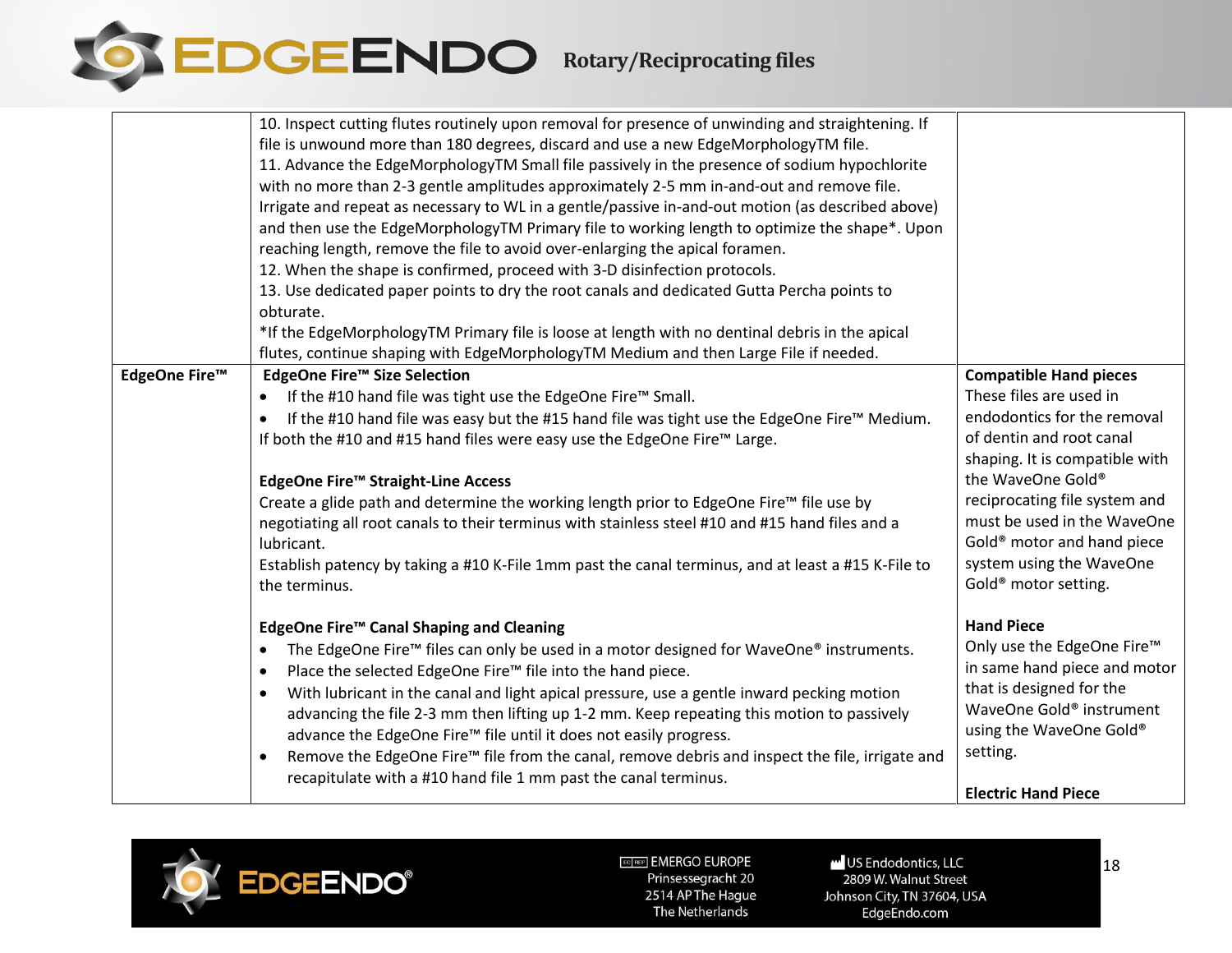

|                                        | attempts the EdgeOne Fire™ file does not seem to be advancing any further, drop down in<br>EdgeOne Fire™ file size and finish the canal.<br>Apically gauge the size of the foramen with a hand file the same tip size as the EdgeOne Fire™ file<br>taken to length. If the gauging hand file is a snug fit, the preparation is finished. If it is loose, use<br>the next larger EdgeOne Fire™ file to finish the preparation. Then obturate the canal.                                                                                                                                                                                                                                                                                                                                                                                                                                                                                                                                                                                                                                                                                                                                                                                                                                                                                                                         | only be used in an electric<br>hand piece and motor<br>designed for WaveOne Gold®<br>instruments using the<br>WaveOne Gold® setting. See<br>manufacturer specifications.<br>Speed: 350 RPM<br>(Reciprocating)<br>Torque: 4.0-5.2 Ncm/ 408-530<br>gcm                                                                                            |
|----------------------------------------|--------------------------------------------------------------------------------------------------------------------------------------------------------------------------------------------------------------------------------------------------------------------------------------------------------------------------------------------------------------------------------------------------------------------------------------------------------------------------------------------------------------------------------------------------------------------------------------------------------------------------------------------------------------------------------------------------------------------------------------------------------------------------------------------------------------------------------------------------------------------------------------------------------------------------------------------------------------------------------------------------------------------------------------------------------------------------------------------------------------------------------------------------------------------------------------------------------------------------------------------------------------------------------------------------------------------------------------------------------------------------------|-------------------------------------------------------------------------------------------------------------------------------------------------------------------------------------------------------------------------------------------------------------------------------------------------------------------------------------------------|
| <b>EdgeOneFire</b><br><b>GlidePath</b> | EdgeOne Fire GlidePath™ Size Selection: S1, S2, SX, F1, F2, F3 Files<br>Established canal patency by taking #10 1mm past working length.<br>$\bullet$<br>Take a #15 hand file to working length. Shape and Finish Canal.<br>$\bullet$<br>Fill chamber with EDTA liquid<br>$\bullet$<br>Take S1 to working length. Rinse with EDTA liquid.<br>$\bullet$<br>Recapitulate #10 hand file to working length.<br>$\bullet$<br>Take S2 to working length. Rinse with EDTA liquid.<br>$\bullet$<br>Recapitulate #10 hand file to working length. Take F1 to working length.<br>$\bullet$<br>Rinse with EDTA liquid.<br>$\bullet$<br>Recapitulate #10 hand file to working length.<br>$\bullet$<br>If a larger file is needed, then use F2 or F3. Disinfect and Obturate Canals with Gutta<br>$\bullet$<br>Percha Points.<br>Fill chamber with EDTA liquid.<br>$\bullet$<br>Take #10 hand file 2/3 down canal.<br>$\bullet$<br>Fill chamber with EDTA liquid.<br>$\bullet$<br>Take SX tip size 19 rotary file to length form glide path in Apical 1/3.<br>$\bullet$<br>Fill chamber with EDTA liquid.<br>$\bullet$<br>Take #10 hand file to estimated working length.<br>$\bullet$<br>Establish working length with Apex Locator using hand file or X-ray.<br>$\bullet$<br>Optional Steps: S1, S2, F1, F2, F3 Files<br>Established canal patency by taking #10 1mm past working length. | <b>Speed and Torque</b><br>Use the same hand piece with<br>the same speed and torque<br>settings you are currently<br>using with your rotary system.<br>Or if you wish, you can use all<br>EdgeOne Fire GlidePath™<br>reciprocating files at the<br>following speed and torque<br>settings:<br>Speed: 300-500 rpm<br>Torque: 2.94 N-cm 300 g-cm |

<span id="page-18-0"></span>

US Endodontics, LLC 2809 W. Walnut Street Johnson City, TN 37604, USA EdgeEndo.com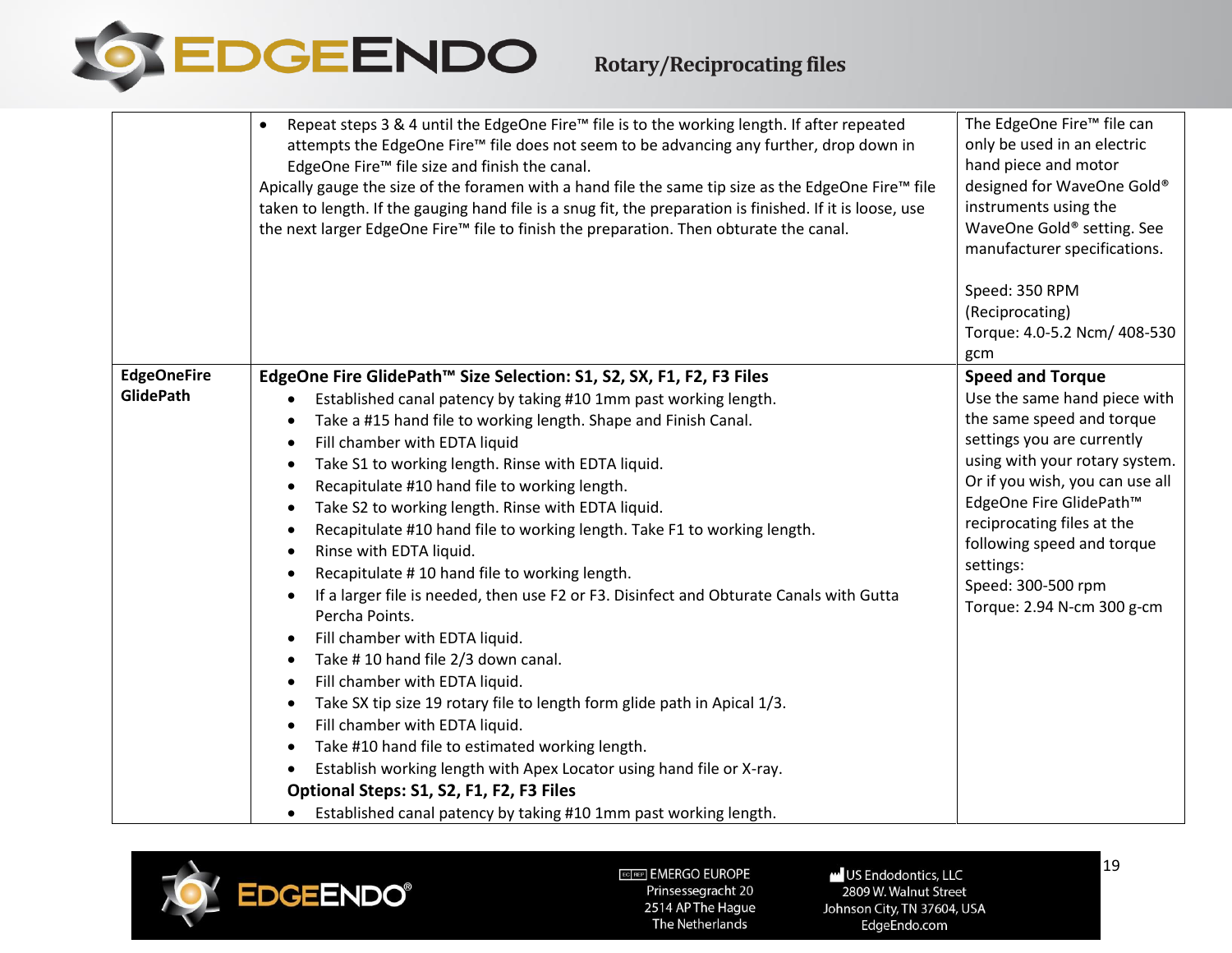

| Take a #15 hand file to working length Shape and Finish Apical 1/3.<br>$\bullet$                                          |
|---------------------------------------------------------------------------------------------------------------------------|
| Fill chamber with EDTA liquid.<br>٠                                                                                       |
| Take S1 to working length. Rinse with EDTA liquid.<br>٠                                                                   |
| Recapitulate #10 hand file to working length.<br>$\bullet$                                                                |
| Take S2 to working length. Rinse with EDTA liquid.<br>$\bullet$                                                           |
| Recapitulate #10 hand file to working length. Take F1 to working length.<br>$\bullet$                                     |
| Rinse with EDTA liquid. Recapitulate #10 hand file to working length.<br>$\bullet$                                        |
| If a larger file is needed, then use F2 or F3.<br>$\bullet$                                                               |
| Disinfect and obturate canals with gutta percha points.<br>$\bullet$                                                      |
| <b>Safe Unwinding</b>                                                                                                     |
| As a safety feature the files are designed to unwind. They may be used until the files<br>$\bullet$<br>unwind backwards.  |
| EdgeOneFire GlidePath™ Canal Shaping and Cleaning: SX, S1 and S2 Files                                                    |
| With lubricant in the canal and with light apical pressure take the S1 17/.06 into the canal                              |
| and follow the glide path using an in-and-out motion while laterally brushing the dentin on                               |
| the outstroke to enhance the straight-line access of the canal.                                                           |
| Continue shaping with the S1 until resistance is met or 2/3 down the canal is reached.<br>$\bullet$                       |
| Then use the S2 17/.04, in the same way until resistance is met or 2/3 down the canal is<br>$\bullet$<br>reached.         |
| Switch between the S1 and S2 following the glide path using the same in-and-out as<br>$\bullet$                           |
| described for both files until 2/3 down the canal is reached.                                                             |
| Now that the coronal 2/3 of the canal is shaped, form a glide path with the size #10 and<br>$\bullet$                     |
| #15 hand files or mechanical glide path files into the apical 1/3.                                                        |
| Establish working length with radiographs and/or an apex locator. Then confirm patency<br>$\bullet$                       |
| by taking the #10 hand file 1mm past the working length.                                                                  |
| Then, using the same motion as before, switch between the S1 17/.06 and S2 17/.04 until<br>S2 reaches the working length. |
| If a larger coronal shape is desired, use the SX 25/.12 at any time after the coronal 2/3 is<br>$\bullet$                 |
| shaped.                                                                                                                   |
| Completing Canal Shaping and Cleaning: F1, F2, F3, F4 Files.                                                              |
| With lubricant in the canal and with light apical pressure complete canal shaping and                                     |
| cleaning by taking the F1 20/.06 down the canal until the working length is reached.                                      |



US Endodontics, LLC 2809 W. Walnut Street Johnson City, TN 37604, USA EdgeEndo.com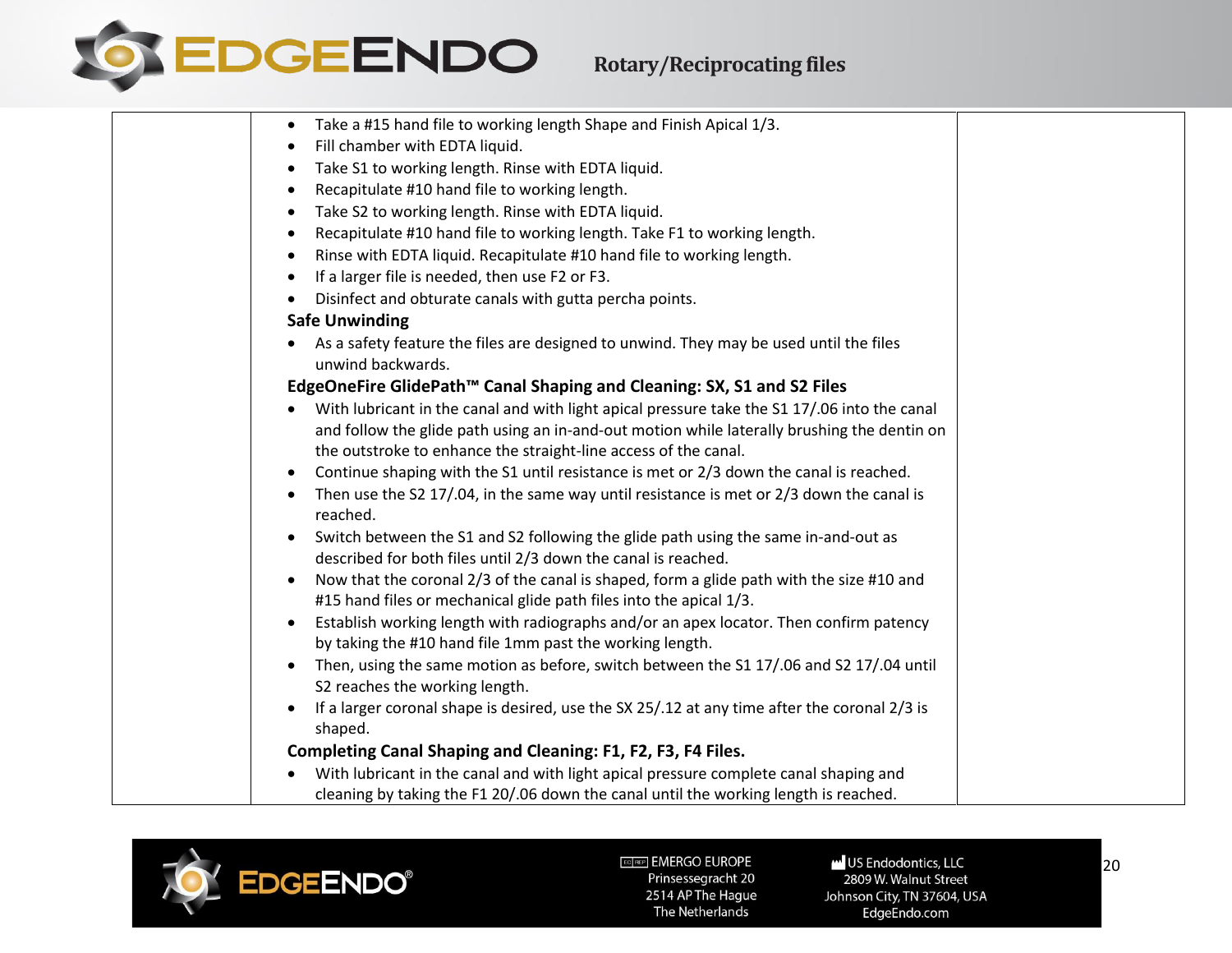

|                  | Apically gauge the foramen at the working length with a #20 hand file. If the #20 hand file<br>$\bullet$           |                              |
|------------------|--------------------------------------------------------------------------------------------------------------------|------------------------------|
|                  | is snug at the working length, the canal is shaped and ready to obturate.                                          |                              |
|                  | If the #20 hand file is loose, take the F2 25/.06 to the working length, then gauge with a #25 hand                |                              |
|                  | file. When necessary, the F3 30/.06 or F4 40/.06 may need to be used.                                              |                              |
| <b>EdgeOne</b>   | EdgeOne Platinum™ Instruments                                                                                      | Speed: 350 RPM               |
| Platinum         | •VeriFile™                                                                                                         | (Reciprocating)              |
|                  | •Small                                                                                                             | Torque: 4.0-5.2 Ncm/ 408-530 |
|                  | •Primary                                                                                                           | gcm                          |
|                  | •Medium                                                                                                            |                              |
|                  | •Large                                                                                                             |                              |
|                  | <b>Finishing Canal</b>                                                                                             |                              |
|                  | . If the VeriFile™ goes down to working length without resistance, finish with either the Medium<br>or Large file. |                              |
|                  | . If the VeriFile™ goes down to working length with moderate resistance, finish with the Primary.                  |                              |
|                  | . If the VeriFile™ goes down to working length with tight resistance, finish with the Small.                       |                              |
|                  | If the VeriFile™ goes not go down to working length, alternate between the Small and VeriFile™                     |                              |
|                  | until the Small is to working length.                                                                              |                              |
|                  |                                                                                                                    |                              |
|                  | GlidePath:                                                                                                         |                              |
|                  | .Fill the chamber with EdgeLube <sup>™</sup> EDTA Liquid.                                                          |                              |
|                  | .Take #10 hand file to the estimated working length.                                                               |                              |
|                  | . Establish the working length with Apex Locator or X-ray.                                                         |                              |
|                  | •Established canal patency by taking the #10 hand file 1mm past the working length.                                |                              |
|                  | •Expand the GlidePath <sup>™</sup> by taking a #15 hand file or EdgeGlidePath™ rotary or EdgeFind™ rotary          |                              |
|                  | files to working length.                                                                                           |                              |
|                  |                                                                                                                    |                              |
|                  | <b>Initial Shaping:</b>                                                                                            |                              |
|                  | .Fill chamber with EdgeLube <sup>™</sup> EDTA liquid.                                                              |                              |
|                  | •Always use the EdgeOne Platinum™ VeriFile™ as your first file for initial shaping of the canal by                 |                              |
|                  | taking it to length with small in-and-out motions advancing the file apically 1-3mm per stroke.                    |                              |
| <b>EdgeOne</b>   | After the VeriFile™, rinse with EdgeLube™ EDTA liquid and recapitulate with a #10 hand file.                       |                              |
| Platinum         | EdgeOne Platinum GlidePath™ Size Selection: S1, S2, SX, F1, F2, F3 Files                                           | <b>Speed and Torque</b>      |
| <b>GlidePath</b> | Established canal patency by taking #10 1mm past working length.                                                   | Use the same hand piece with |
|                  | Take a #15 hand file to working length. Shape and Finish Canal.<br>$\bullet$                                       | the same speed and torque    |

<span id="page-20-1"></span><span id="page-20-0"></span>

US Endodontics, LLC 2809 W. Walnut Street Johnson City, TN 37604, USA EdgeEndo.com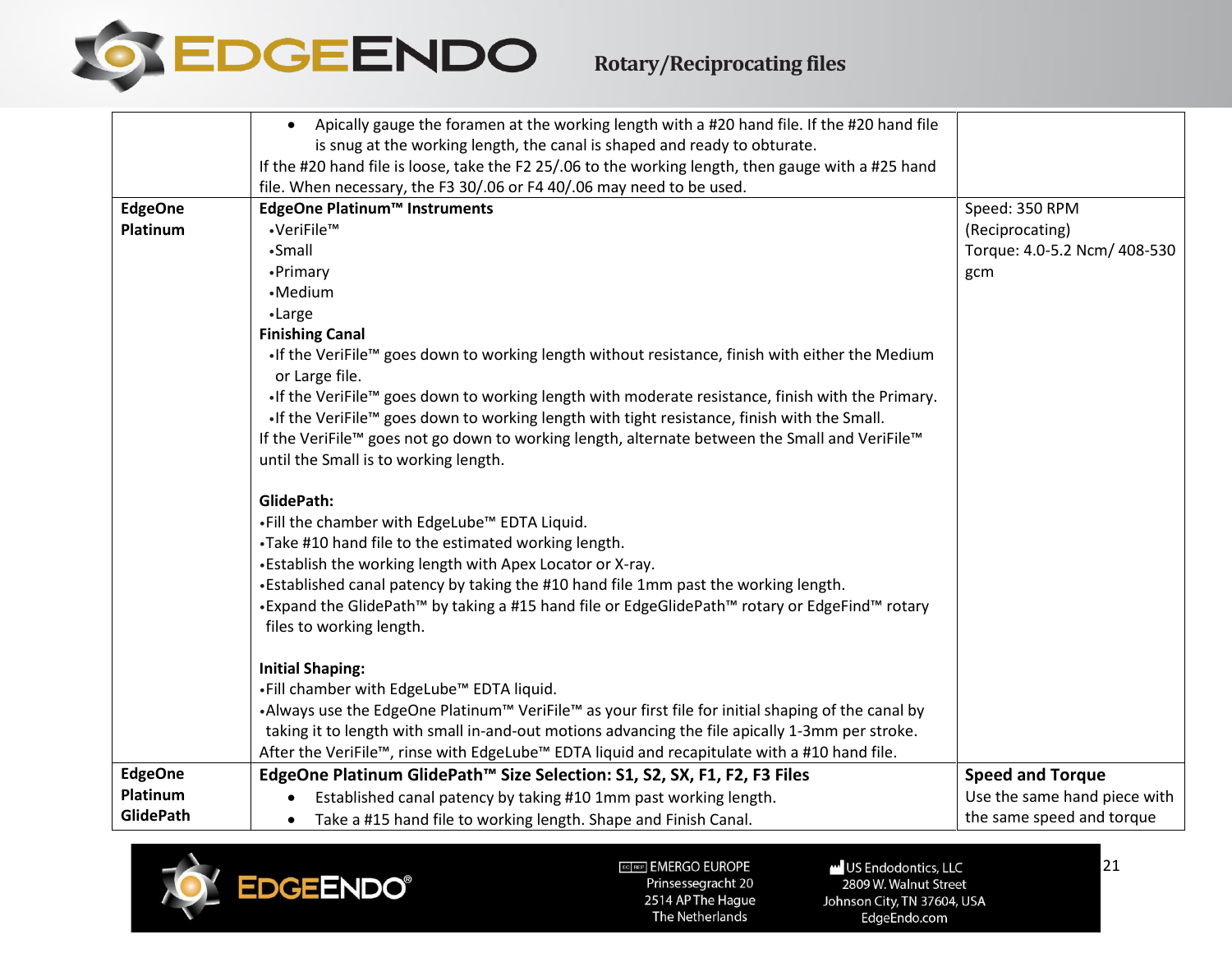

| Fill chamber with EDTA liquid<br>$\bullet$                                                                  | settings you are currently                       |
|-------------------------------------------------------------------------------------------------------------|--------------------------------------------------|
| Take S1 to working length. Rinse with EDTA liquid.                                                          | using with your rotary system.                   |
| Recapitulate #10 hand file to working length.                                                               | Or if you wish, you can use all                  |
| Take S2 to working length. Rinse with EDTA liquid.                                                          | <b>EdgeOne Platinum</b>                          |
| Recapitulate #10 hand file to working length. Take F1 to working length.                                    | GlidePath <sup>™</sup> reciprocating files       |
| Rinse with EDTA liquid.                                                                                     | at the following speed and                       |
| Recapitulate #10 hand file to working length.                                                               | torque settings:                                 |
| If a larger file is needed, then use F2 or F3. Disinfect and Obturate Canals with Gutta                     | Speed: 300-500 rpm<br>Torque: 2.94 N-cm 300 g-cm |
| Percha Points.                                                                                              |                                                  |
| Fill chamber with EDTA liquid.                                                                              |                                                  |
| Take #10 hand file 2/3 down canal.<br>$\bullet$                                                             |                                                  |
| Fill chamber with EDTA liquid.                                                                              |                                                  |
| Take SX tip size 19 rotary file to length form glide path in Apical 1/3.                                    |                                                  |
| Fill chamber with EDTA liquid.                                                                              |                                                  |
| Take #10 hand file to estimated working length.                                                             |                                                  |
| Establish working length with Apex Locator using hand file or X-ray.                                        |                                                  |
| Optional Steps: S1, S2, F1, F2, F3 Files                                                                    |                                                  |
| Established canal patency by taking #10 1mm past working length.                                            |                                                  |
| Take a #15 hand file to working length Shape and Finish Apical 1/3.                                         |                                                  |
| Fill chamber with EDTA liquid.                                                                              |                                                  |
| Take S1 to working length. Rinse with EDTA liquid.                                                          |                                                  |
| Recapitulate #10 hand file to working length.                                                               |                                                  |
| Take S2 to working length. Rinse with EDTA liquid.                                                          |                                                  |
| Recapitulate #10 hand file to working length. Take F1 to working length.<br>$\bullet$                       |                                                  |
| Rinse with EDTA liquid. Recapitulate #10 hand file to working length.                                       |                                                  |
| If a larger file is needed, then use F2 or F3.                                                              |                                                  |
| Disinfect and obturate canals with gutta percha points.                                                     |                                                  |
| <b>Safe Unwinding</b>                                                                                       |                                                  |
| As a safety feature the files are designed to unwind. They may be used until the files<br>unwind backwards. |                                                  |
| EdgeOne Platinum GlidePath <sup>™</sup> Canal Shaping and Cleaning: SX, S1 and S2 Files                     |                                                  |



US Endodontics, LLC 2809 W. Walnut Street Johnson City, TN 37604, USA EdgeEndo.com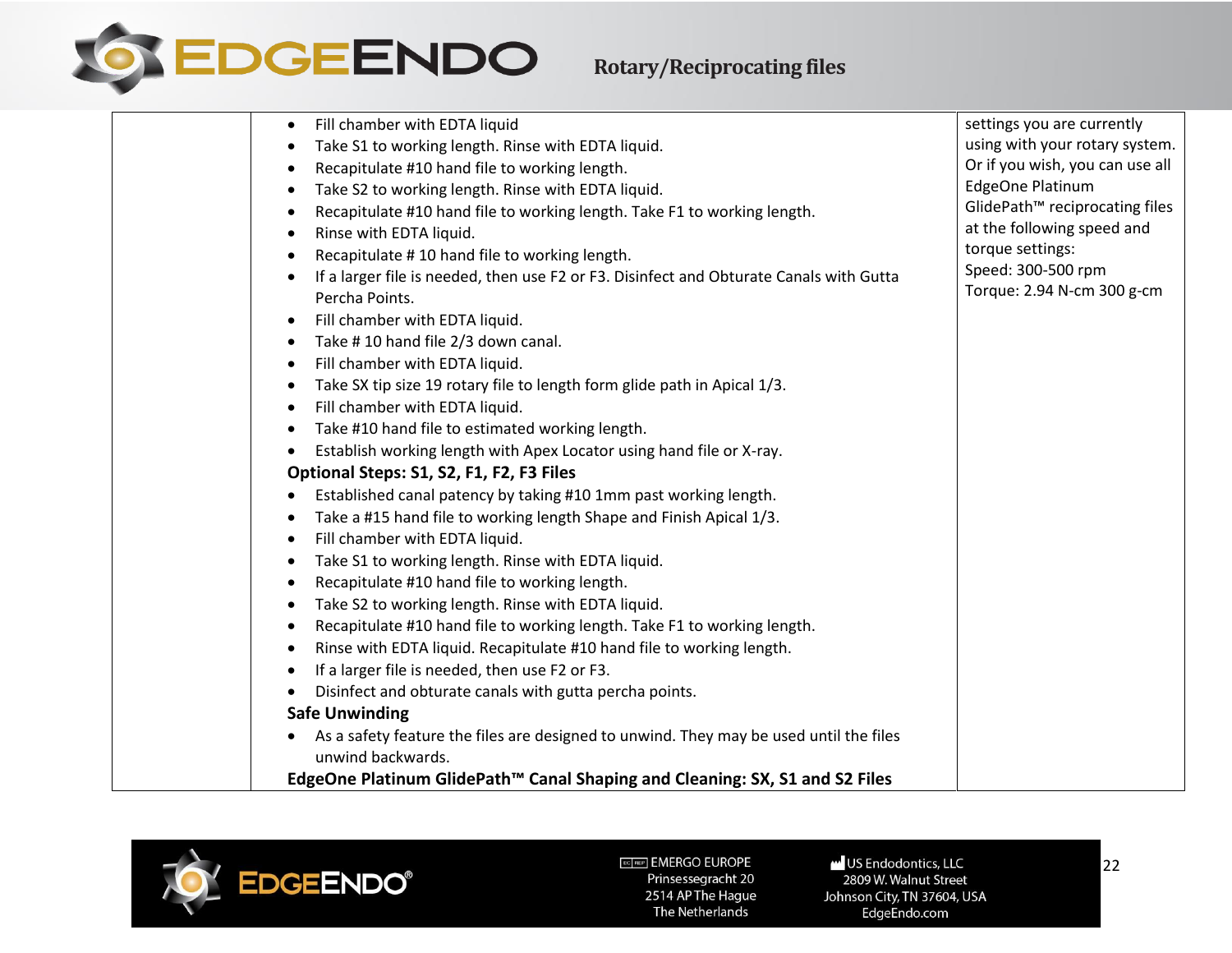

<span id="page-22-0"></span>

|                   | With lubricant in the canal and with light apical pressure take the S1 17/.06 into the canal<br>$\bullet$                                                                   |                               |
|-------------------|-----------------------------------------------------------------------------------------------------------------------------------------------------------------------------|-------------------------------|
|                   | and follow the glide path using an in-and-out motion while laterally brushing the dentin on                                                                                 |                               |
|                   | the outstroke to enhance the straight-line access of the canal.                                                                                                             |                               |
|                   | Continue shaping with the S1 until resistance is met or 2/3 down the canal is reached.<br>$\bullet$                                                                         |                               |
|                   | Then use the S2 17/.04, in the same way until resistance is met or 2/3 down the canal is<br>reached.                                                                        |                               |
|                   | Switch between the S1 and S2 following the glide path using the same in-and-out as<br>$\bullet$                                                                             |                               |
|                   | described for both files until 2/3 down the canal is reached.                                                                                                               |                               |
|                   | Now that the coronal 2/3 of the canal is shaped, form a glide path with the size #10 and<br>$\bullet$<br>#15 hand files or mechanical glide path files into the apical 1/3. |                               |
|                   | Establish working length with radiographs and/or an apex locator. Then confirm patency<br>$\bullet$<br>by taking the #10 hand file 1mm past the working length.             |                               |
|                   | Then, using the same motion as before, switch between the S1 17/.06 and S2 17/.04 until<br>S2 reaches the working length.                                                   |                               |
|                   | If a larger coronal shape is desired, use the SX 25/.12 at any time after the coronal 2/3 is<br>shaped.                                                                     |                               |
|                   | Completing Canal Shaping and Cleaning: F1, F2, F3, F4 Files.                                                                                                                |                               |
|                   | With lubricant in the canal and with light apical pressure complete canal shaping and                                                                                       |                               |
|                   | cleaning by taking the F1 20/.06 down the canal until the working length is reached.                                                                                        |                               |
|                   | Apically gauge the foramen at the working length with a #20 hand file. If the #20 hand file                                                                                 |                               |
|                   | is snug at the working length, the canal is shaped and ready to obturate.                                                                                                   |                               |
|                   | If the #20 hand file is loose, take the F2 25/.06 to the working length, then gauge with a #25 hand                                                                         |                               |
|                   | file. When necessary, the F3 30/.06 or F4 40/.06 may need to be used.                                                                                                       |                               |
| <b>EdgeSequel</b> | <b>Sizing</b>                                                                                                                                                               | <b>Motor Settings:</b>        |
| Sapphire          | 1. Take #10 hand file to length.                                                                                                                                            | Speed: 500 RPM                |
|                   | 2. Take EdgeGlidePath™ to length.                                                                                                                                           | Torque: 4.0-5.2 Ncm/ 410g-    |
|                   | If EdgeGlidePath™ feels:                                                                                                                                                    | cm                            |
|                   | •Tight resistance - Small Canal                                                                                                                                             | All Files Use EdgeLube™ 17%   |
|                   | •Medium resistance -Medium Canal                                                                                                                                            | Liquid EDTA during all hand & |
|                   | • Light resistance - Large Canal                                                                                                                                            | rotary file use.              |
|                   | 3. Small Canal: 25/04->20/04 repeat until desired file is to length.                                                                                                        |                               |
|                   | Medium Canal: 35/04->30/04 repeat until desired file is to length.                                                                                                          |                               |
|                   | Large Canal: 45/04->40/04 repeat until desired file is to length.                                                                                                           |                               |
|                   |                                                                                                                                                                             |                               |
|                   |                                                                                                                                                                             |                               |
|                   | <b>EGREP EMERGO EUROPE</b><br>US Endodontics, LLC<br><b>EDGEENDO®</b><br>Prinsessegracht 20<br>2809 W. Walnut Street                                                        | 23                            |
|                   | 2514 AP The Hague<br>Johnson City, TN 37604, USA                                                                                                                            |                               |
|                   | The Netherlands<br>EdgeEndo.com                                                                                                                                             |                               |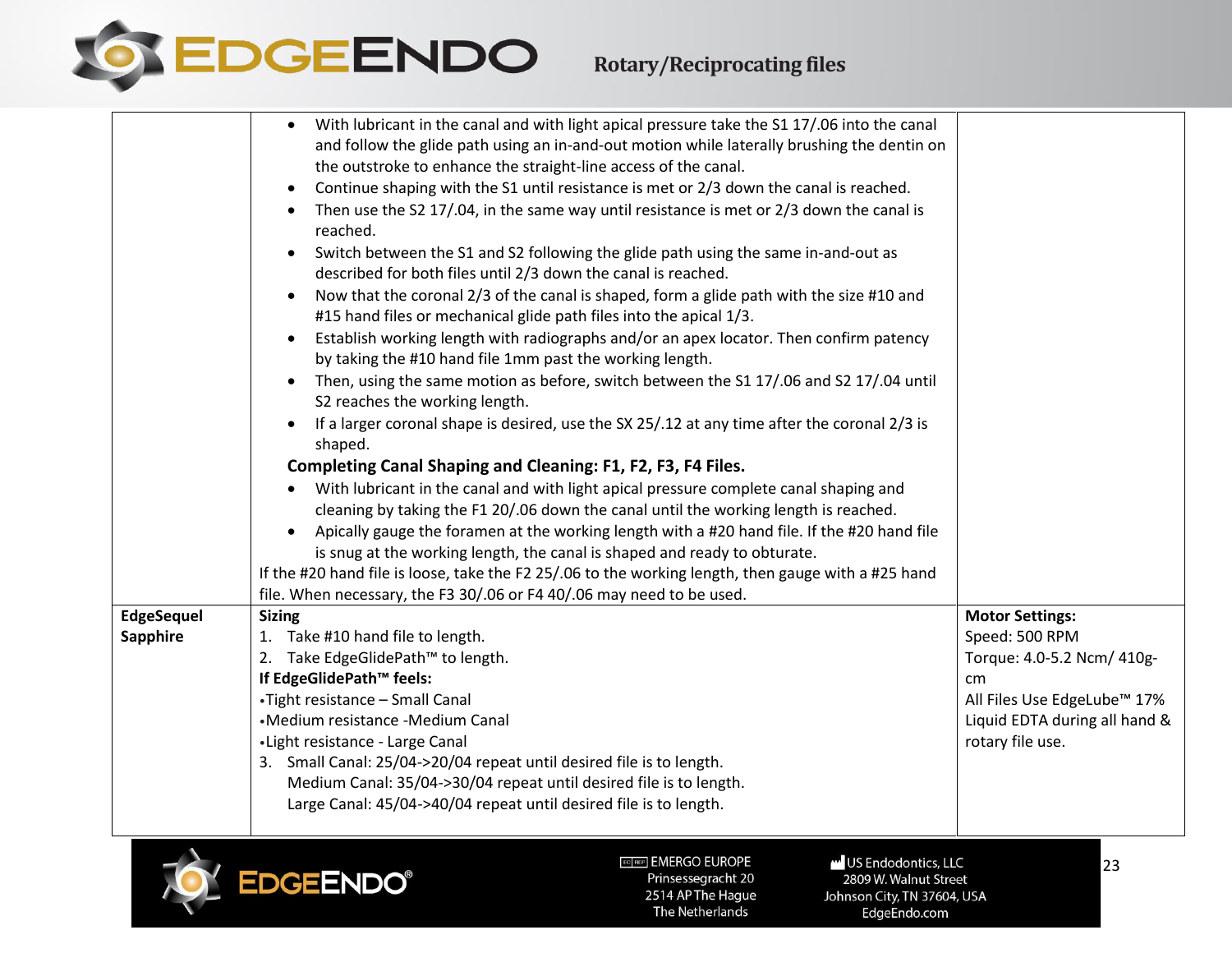

<span id="page-23-0"></span>

|                  | For users of Brasseler Sequence® & ESX®, Tulsa Dental Vortex® & Vortex Blue®, Kerr TF Adaptive or |                            |
|------------------|---------------------------------------------------------------------------------------------------|----------------------------|
|                  | K3: Use your current file technique along with the same speeds and torques.                       |                            |
| <b>EdgeTaper</b> | <b>Straight/Wider Canals:</b>                                                                     | <b>Motor Settings:</b>     |
| Platinum         | Glide Path                                                                                        | Speed: 300-400 rpm         |
|                  | .Fill chamber with EdgeLube <sup>™</sup> EDTA Liquid.                                             | Torque: 4.0-5.2 Ncm/ (408- |
|                  | .Take #10 hand file to estimated Working Length.                                                  | 530 gcm)                   |
|                  | •Establish working length with Apex Locator using handfile or X-ray.                              |                            |
|                  |                                                                                                   |                            |
|                  | <b>Optional Steps:</b>                                                                            |                            |
|                  | •Established canal patency by taking #10 1mm past WL                                              |                            |
|                  | .Take a #15 hand file to working length.                                                          |                            |
|                  |                                                                                                   |                            |
|                  | Shape and Finish Canal<br>.Fill chamber with EdgeLube™ EDTA liquid                                |                            |
|                  | •Take S1 to Working Length                                                                        |                            |
|                  | .Rinse with EdgeLube™ EDTA liquid                                                                 |                            |
|                  | •Recapitulate #10 hand file to Working Length                                                     |                            |
|                  | •Take S2 to Working Length                                                                        |                            |
|                  | .Rinse with EdgeLube™ EDTA liquid                                                                 |                            |
|                  | •Recapitulate #10 hand file to Working Length                                                     |                            |
|                  | •Take F1 to Working Length                                                                        |                            |
|                  | .Rinse with EdgeLube™ EDTA liquid                                                                 |                            |
|                  | •Recapitulate #10 hand file to Working Length                                                     |                            |
|                  | • If a larger file is needed, then use F2 & F3                                                    |                            |
|                  | . Disinfect and Obturate Canals with EdgeTaper <sup>™</sup> Gutta Percha Points                   |                            |
|                  | <b>Curved/Narrow/Long Canals</b>                                                                  |                            |
|                  | Glide Path in Coronal 2/3                                                                         |                            |
|                  | .Fill chamber with EdgeLube™ EDTA liquid                                                          |                            |
|                  | •Take #10 hand file 2/3 down canal                                                                |                            |
|                  | <b>Optional Steps:</b>                                                                            |                            |
|                  | •Take a #15 hand file 2/3 down canal                                                              |                            |
|                  |                                                                                                   |                            |
|                  | Shape Coronal 2/3 of Canal                                                                        |                            |



ECTREP] EMERGO EUROPE Prinsessegracht 20 2514 AP The Hague

The Netherlands

US Endodontics, LLC 2809 W. Walnut Street Johnson City, TN 37604, USA EdgeEndo.com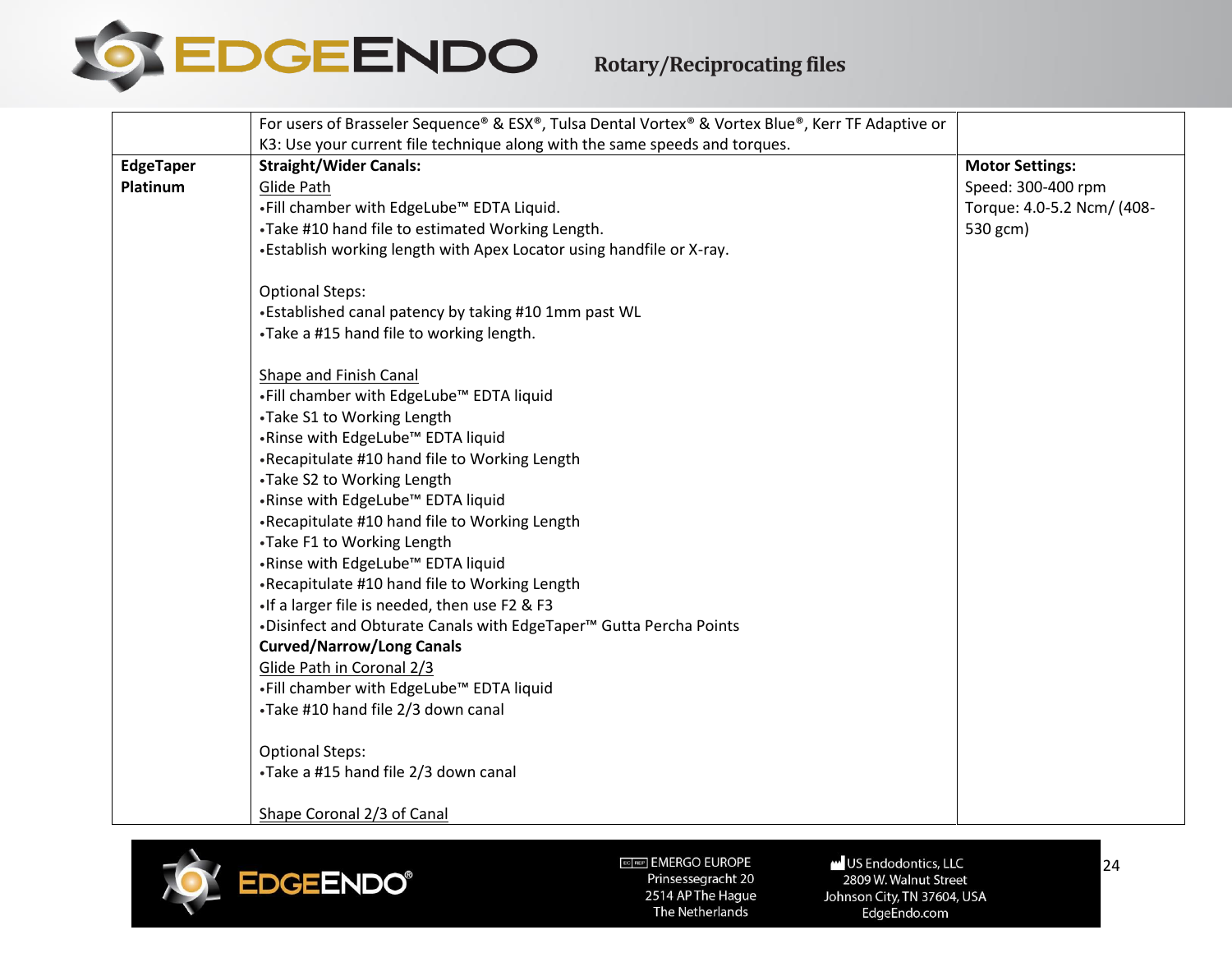

|                        | .Fill chamber with EdgeLube™ EDTA liquid                                                     |                            |
|------------------------|----------------------------------------------------------------------------------------------|----------------------------|
|                        | •Take SX to length of hand files Form Glide Path in Apical 1/3                               |                            |
|                        | .Fill chamber with EdgeLube™ EDTA liquid                                                     |                            |
|                        | •Take #10 hand file to estimated Working Length.                                             |                            |
|                        | •Establish working length with Apex Locator using handfile or X-ray.                         |                            |
|                        |                                                                                              |                            |
|                        | <b>Optional Steps:</b>                                                                       |                            |
|                        | •Established canal patency by taking #10 1mm past WL                                         |                            |
|                        | •Take a #15 hand file to working length                                                      |                            |
|                        | Shape and Finish Apical 1/3                                                                  |                            |
|                        | .Fill chamber with EdgeLube™ EDTA liquid                                                     |                            |
|                        | •Take S1 to Working Length                                                                   |                            |
|                        | .Rinse with EdgeLube™ EDTA liquid                                                            |                            |
|                        | •Recapitulate #10 hand file to Working Length                                                |                            |
|                        | •Take S2 to Working Length                                                                   |                            |
|                        | .Rinse with EdgeLube™ EDTA liquid                                                            |                            |
|                        | •Recapitulate #10 hand file to Working Length                                                |                            |
|                        | •Take F1 to Working Length                                                                   |                            |
|                        | .Rinse with EdgeLube™ EDTA liquid                                                            |                            |
|                        | •Recapitulate #10 hand file to Working Length                                                |                            |
|                        | • If a larger file is needed, then use F2 & F3                                               |                            |
|                        | . Disinfect and Obturate Canals with EdgeTaper <sup>™</sup> Gutta Percha Points              |                            |
| EdgeTaper              | <b>Step By Step instructions</b>                                                             | Speed: 300-400 rpm         |
| <b>Encore Platinum</b> | 1. Create straight line access to all canal orifices.                                        | Torque: 4.0-5.2 Ncm/ (408- |
|                        | 2. Irrigate and fill the chamber with EdgeLube™ 17% Liquid EDTA and establish the Glide Path | 530 gcm)                   |
|                        | using small hand files. Determine the Working Length and verify canal patency.               |                            |
|                        | 3. Always irrigate after each file with EdgeLube and if needed, expand the GlidePath using   |                            |
|                        | EdgeTaper Encore Platinum GX.                                                                |                            |
|                        | 4. With the canal filled with EdgeLube and following the GlidePath, use EdgeTaper Encore     |                            |
|                        | Platinum X1. Advance the file 2mm further down the canal each time using multiple inward-    |                            |
|                        | strokes with moderate pressure while brushing the sides of the canal on the out-stroke until |                            |
|                        | the working length is reached.                                                               |                            |

<span id="page-24-0"></span>

US Endodontics, LLC 2809 W. Walnut Street Johnson City, TN 37604, USA EdgeEndo.com